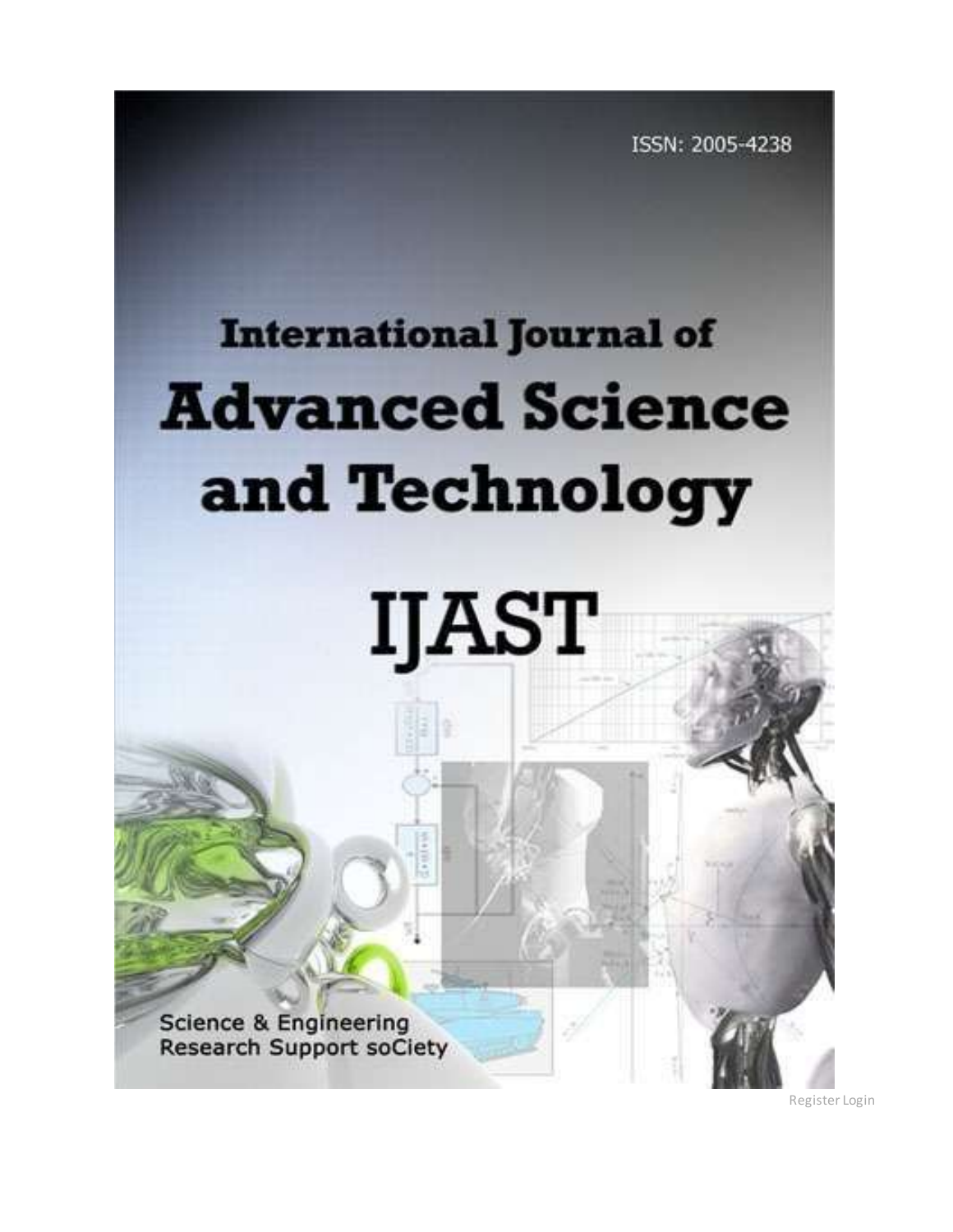12/4/2020 Editorial Team | International Journal of Advanced Science and Technology

**[International Journal of Advanced Science and Technology](http://sersc.org/journals/index.php/IJAST/index)**

| Home |                           | Editorial Board bournal Topics Archives About the Journal | Submissions |
|------|---------------------------|-----------------------------------------------------------|-------------|
|      | Privacy Statement Contact |                                                           |             |
|      |                           | <b>Search</b>                                             |             |
|      |                           |                                                           |             |

[Home](http://sersc.org/journals/index.php/IJAST/index) / Editorial Team

## **Editorial Team**

#### **Editor-in-Chief of the IJAST Journal:**

Neal N. Xiong, School of Computer Science, Colorado Technical University, USA

#### **Editorial Board:**

- Abdallah Mhamed, Institut National des Telecommunications, France
- Agustinus Borgy Waluyo, I2R, Singapore
- Akemi Galvez Tomida, University of Cantabria, Spain
- Alejandro Nieto, University of Santiago de Compostela, Spain
- Alfred Tan, Edith Cown University, Australia
- Andres Iglesias, University of Cantabria, Spain
- Bo Zhang, Rice University, USA
- Byungjoo Park, Hannam University, Korea
- Carlos Becker, Westphall Federal University of Santa Catarina, Brazil
- Chih-Heng Ke, Kinmen 892, Taiwan
- Chunbo Ma, Shanghai Jiao Tong University, China
- Debnath Bhattacharyya, Heritage Inst. of Technology, India
- Dhiman Barman, Juniper Networks, USA
- El-Sayed El-Alfy, KFUPM, Saudi Arabia
- Feki Mohamed Ali, I2R, Singapore
- Guandong Xu, Victoria University, Australia
- Haojin Zhu, University of Waterloo, Canada
- Jemal Abawajy, Deakin University, Australia
- Kaiqi Xiong, North Carolina State University, USA
- Longbing Cao, University of Technology, Australia
- Mafruz Zaman Ashrafi, I2R, Singapore
- Maricel Balitanas, University of San Agustin, Iloilo City, Philippines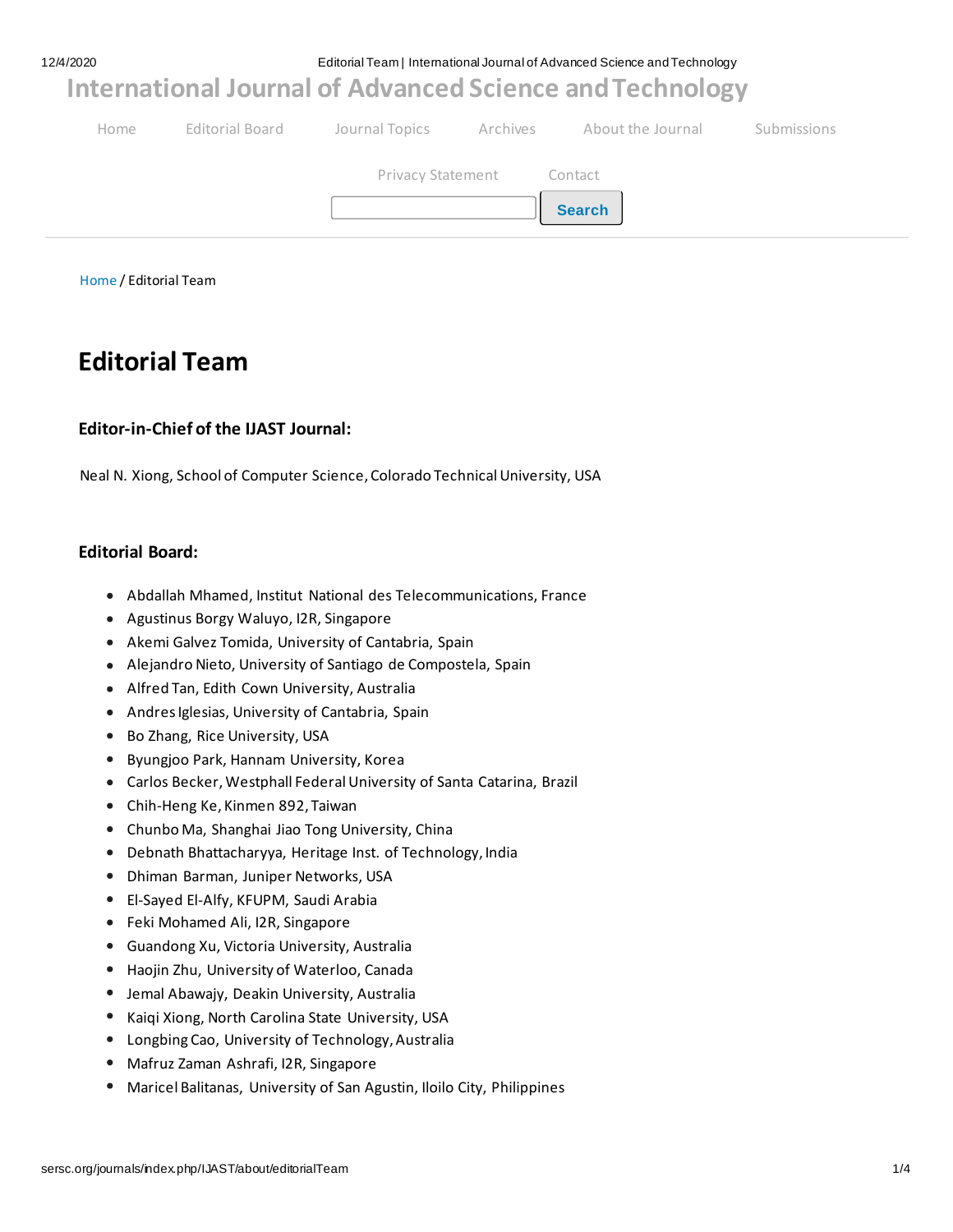12/4/2020 Editorial Team | International Journal of Advanced Science and Technology

- Mehnaz Tabassum, Daffodil International University, India
- Mohamed Hamdi, Carthage University, Tunisia
- Mohammad Faiz Liew Abdulla, Universiti Tun Hussein Onn Malaysia, UTHM, Malaysia
- Mohammad Nazmul Haque, The University of Newcastle, Australia
- Mohammed Khaja Nizamuddin, Deccan College Of Engineering & Technology, India
- N.Ch.Sriman Narayana Iyengar, VIT University, India
- Narjes Doggazz, Faculté des sciences Tunis, Tunisia
- Pawan Jindal, Jaypee University of Engineering and Technology, India
- Phuc V. Nguyen, Asian Institute of Technology and Management, Vietnam
- Prakash Veeraraghavan, La Trobe University, Australia
- Pramode Verma, The University of Oklahoma, USA
- Ravi Yadahalli, SDM College of Engineering & Technology, India
- Salman Abdul Moiz, Centre for Development of Advanced Computing, India
- Sasan Adibi, University of Waterloo, Canada
- SeongHan Shin, Research Center for Information Security, AIST, Japan
- Seong-Moo Yoo, University of Alabama-Huntsville, USA
- Seungjin Park, University of Southern Indiana, USA
- Shahaboddin Shamshirband, Islamic Azad University Branch Chalous, Iran
- Shawulu Hunira Nggada, University of Hull, UK
- Sherali Zeadally, University of the District of Columbia, USA
- Shlomo Mark, Sami Shamoon College of Engineering, SCE, Israel
- Suat Ozdemir, Arizona State University, USA
- Suyoto, University Of Atma Jaya Yogyakarta, Indonesia
- Syed Naimatullah Hussain, BTL College of Engineering, India
- Thomas Sri Widodo, University of Gadjah Mada Yogyakarta, Indonesia
- Tom Tofigh, AT&T, USA
- Torab Torabi, La Trobe University, Australia
- Vladimir Kropotov, Bauman University, Russia
- Yali Liu, University of California, USA
- Yang Li, Institute of Computing Technology, Chinese Academy of Sciences, China
- Yi Mu, University of Wollongong, Australia
- Yongho Choi, Jungwon University, Korea

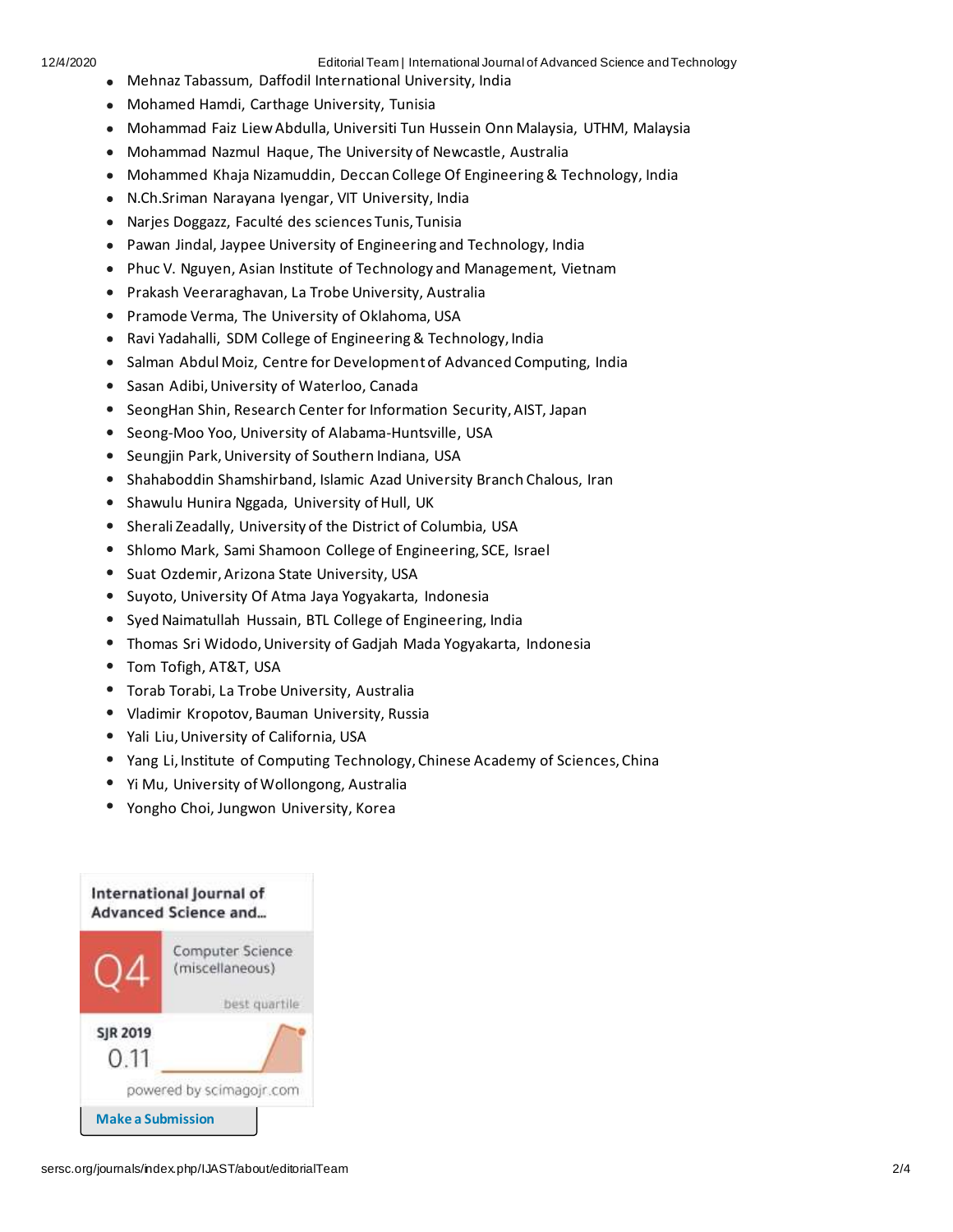

# **ELSEVIER**

Indexed by<br>Scopus

#### **Downloads**

[Paper Format](http://sersc.org/journals/downloads/PaperFormat(MS-Word).doc)

[Copyright Form](http://sersc.org/journals/downloads/SERSC%20Journal%20Copyright%20Form.pdf)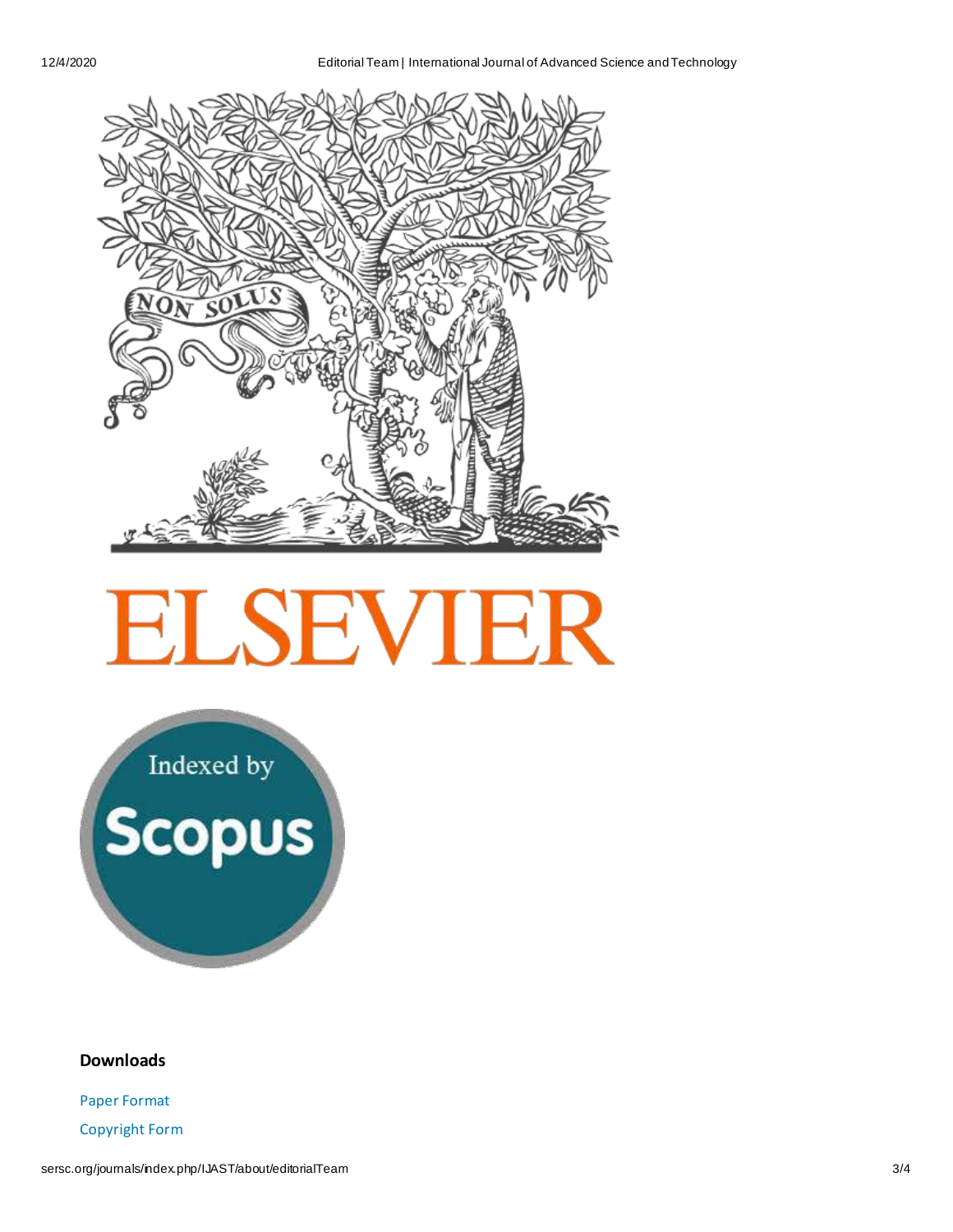[Special Issue Proposal Form](http://sersc.org/journals/downloads/SERSC%20Journal%20Special%20Issue%20Proposal%20Form.doc)

#### **Guidelines**

[Publication Ethics and Malpractice Statement](http://sersc.org/journals/downloads/SERSC%20Publication%20Ethics%20and%20Malpractice%20Statement.pdf) [Author Guidelines](http://sersc.org/journals/downloads/%5BSERSC%5D%20Author%20Guidelines.pdf) [Guest Editor Guidelines for Special Issues](http://sersc.org/journals/downloads/%5BSERSC%5DGuest%20Editor%20Guidelines%20for%20Special%20Issues.pdf)

© Copyright by Science & Engineering Research Support Society All Rights Reserved.

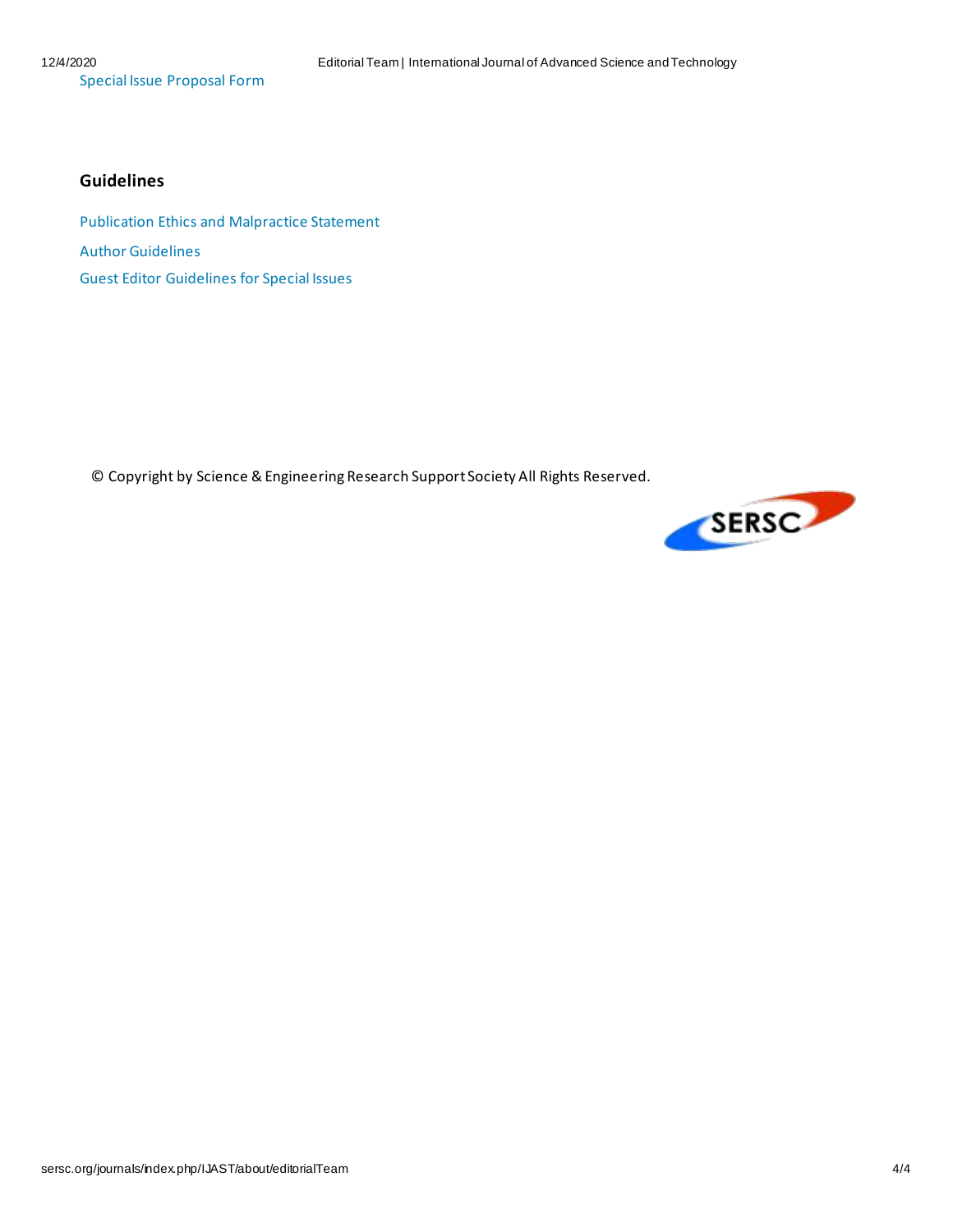## **[International Journal of Advanced Science and Technology](http://sersc.org/journals/index.php/IJAST/index)**

| Home | Editorial Board |                           | Journal Topics Archives About the Journal | <b>Submissions</b> |
|------|-----------------|---------------------------|-------------------------------------------|--------------------|
|      |                 | Privacy Statement Contact | <b>Search</b>                             |                    |

[Home](http://sersc.org/journals/index.php/IJAST/index) [/](http://sersc.org/journals/index.php/IJAST/issue/archive) [Archives](http://sersc.org/journals/index.php/IJAST/issue/archive) / Vol. 29 No. 10s (2020)

## **Vol. 29 No. 10s (2020)**

#### **Articles**

#### **[E-Commerce: A Gateway to Mobilizing Female Entrepreneurs in the Digital Era](http://sersc.org/journals/index.php/IJAST/article/view/14379)**

Nida Masroor , Muhammad Asim , Saman Hussain

01 - 17



#### **[Energy-Saving Behaviour in the Workplace](http://sersc.org/journals/index.php/IJAST/article/view/14378)**

I Nengah Tela, Zulherman, Desi Ilona, Zaitul 18 - 23

**[PDF](http://sersc.org/journals/index.php/IJAST/article/view/14378/7303)** 

#### **[Total Quality Management on Supply Chain Management: A Study on Selected Logistics](http://sersc.org/journals/index.php/IJAST/article/view/14384) [Companies in Parañaque, Metro Manila, Philippines](http://sersc.org/journals/index.php/IJAST/article/view/14384)**

Mila Joy J. Martinez, Catherine R. Llave, Caple Jun Lipa 24 - 34

**[PDF](http://sersc.org/journals/index.php/IJAST/article/view/14384/7304)** 

#### **[Inquisition of Consumers Prioritization Criteria for Home Purchases in Malaysia using Multi Criteria Decisions](http://sersc.org/journals/index.php/IJAST/article/view/14386)  [Analysis: Does Socio-Cultural Factors Rank Highly](http://sersc.org/journals/index.php/IJAST/article/view/14386)**

Hendrik Lamsali, Halim Mad Lazim, Kamarul Irwan Abdul Rahim, Wan Nadzri Osman, Mohamed Najib Salleh 35 - 44

**[PDF](http://sersc.org/journals/index.php/IJAST/article/view/14386/7305)**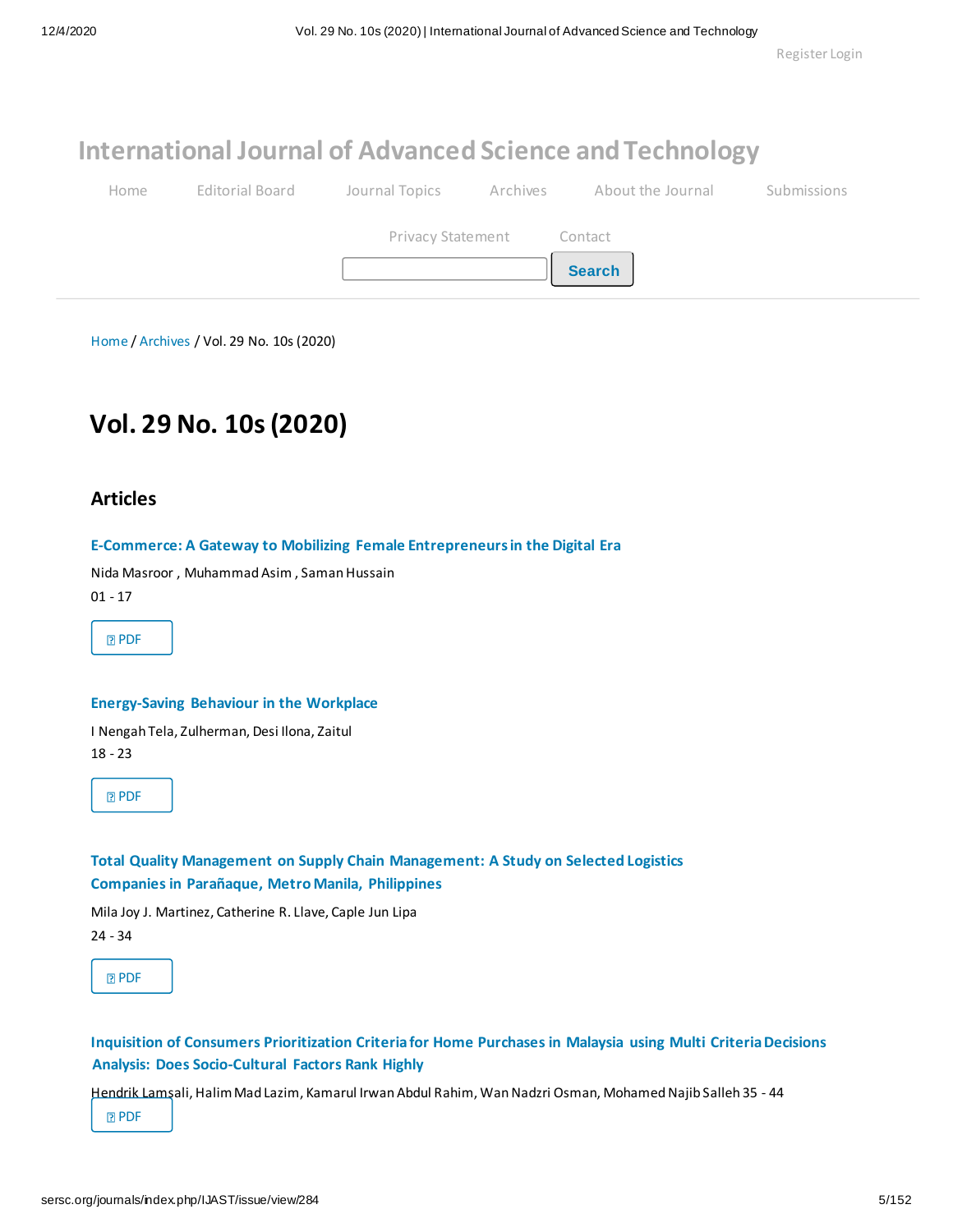#### **[Changes in Risk-Taking Behavior of Financial System Subjects \(Household\) in the Digital Era](http://sersc.org/journals/index.php/IJAST/article/view/14387)**

Fachmi Pachlevi Yandra, Ivana Oktarina Sopacua

45 - 52

**[PDF](http://sersc.org/journals/index.php/IJAST/article/view/14387/7306)** 

#### **[Moderating Role of Youth Empowerment towards Small and Medium Enterprises and](http://sersc.org/journals/index.php/IJAST/article/view/14388) [Multidimensional Poverty Index](http://sersc.org/journals/index.php/IJAST/article/view/14388)**

Musa Mohammed , Rossazana Ab-Rahim

53 - 64

**[PDF](http://sersc.org/journals/index.php/IJAST/article/view/14388/7307)** 

#### **[The Effects of Endowment, Mental Accounting, and Illusion of Control Biases on Liberal Accounting](http://sersc.org/journals/index.php/IJAST/article/view/14390)**

Eko Widodo Lo

65 - 72

**[PDF](http://sersc.org/journals/index.php/IJAST/article/view/14390/7308)** 

#### **[The Effect of Macroeconomic Variables on the Resilience of Islamic Banking in Indonesia](http://sersc.org/journals/index.php/IJAST/article/view/14391)**

Dimas Bagus Wiranatakusuma, Imamudin Yuliadi, Itmamul Akwan

73 - 92

**[PDF](http://sersc.org/journals/index.php/IJAST/article/view/14391/7309)** 

#### **[The Employee's Performance: Job Satisfaction of the Organizational Culture and the Leadership Styles](http://sersc.org/journals/index.php/IJAST/article/view/14392)**

Sri Langgeng Ratnasari, Gandhi Sutjahjo, Adam 93 - 106

**[PDF](http://sersc.org/journals/index.php/IJAST/article/view/14392/7310)** 

#### **[Factors Influencing the Success of Franchise Industry](http://sersc.org/journals/index.php/IJAST/article/view/14393)**

Zalena Binti Mohd, Zahira Binti Mohd Ishan

107 - 114

**[PDF](http://sersc.org/journals/index.php/IJAST/article/view/14393/7311)** 

#### **[Electronic Business Transactions for Millennial Generation](http://sersc.org/journals/index.php/IJAST/article/view/14395)**

Maria Francisca Lies Ambarwati, Pandapotan Sitompul 115 - 121

**[PDF](http://sersc.org/journals/index.php/IJAST/article/view/14395/7312)**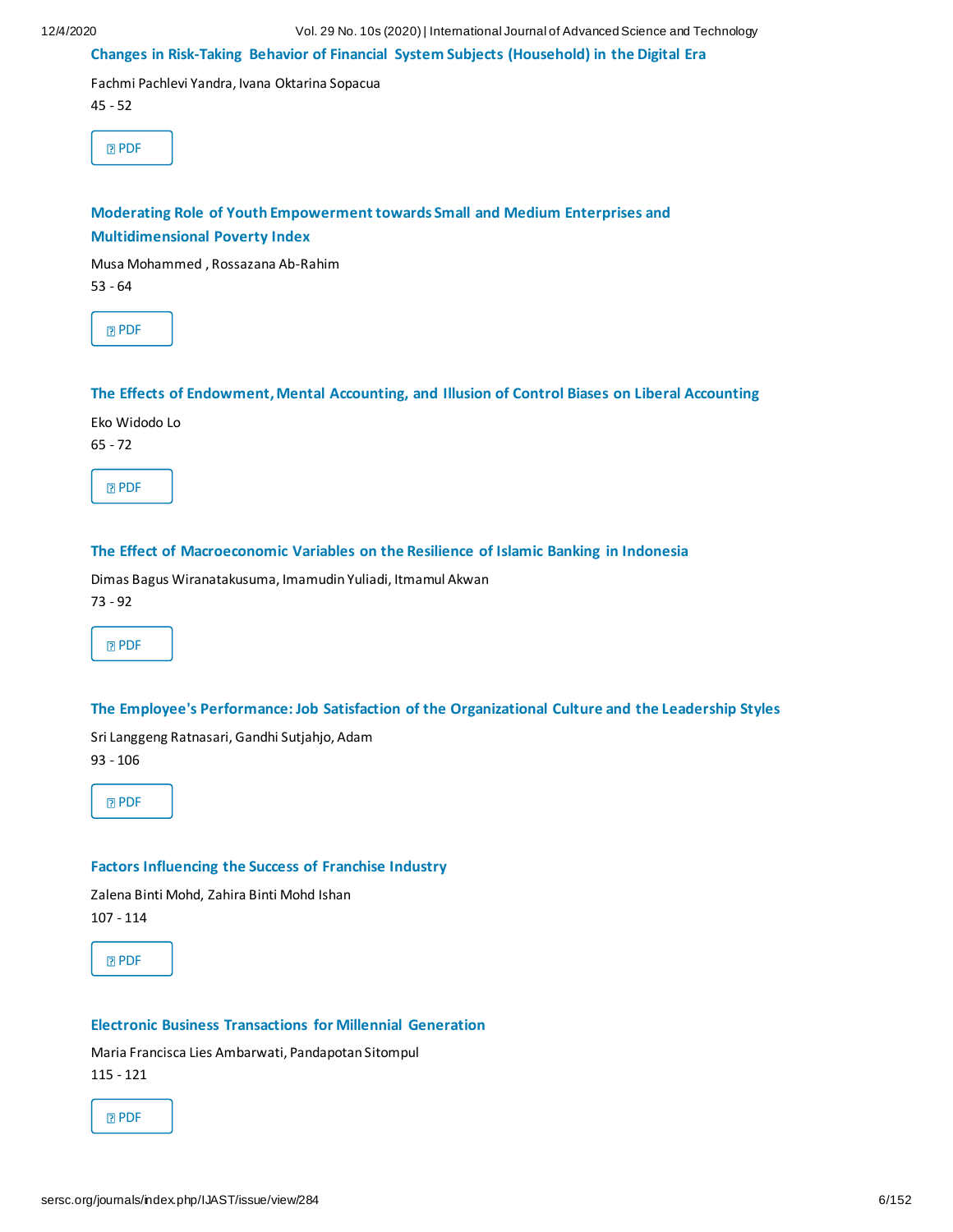12/4/2020 Vol. 29 No. 10s (2020) | International Journal of Advanced Science and Technology

**[The Role of Accounting Information Utilization in Mediating the Relationship Between the](http://sersc.org/journals/index.php/IJAST/article/view/14397) [Accounting Administration and the Benefits of Accounting Information in Small and Medium Enterprises](http://sersc.org/journals/index.php/IJAST/article/view/14397)**

Femilia Zahra, Muhammad Din, Muhammad Ilham Pakawaru, Masrudin, Jamaluddin 122 - 128

|--|--|

#### **Understanding Small Businesses' Socia[l Media Marketing Training Needs in New Zealand](http://sersc.org/journals/index.php/IJAST/article/view/14399)**

Leonardo Costa Falasca, Inna Piven

129 - 138

#### **[Assessment of Renewable Electricity Consumption Determinants and its Implications in Malaysia](http://sersc.org/journals/index.php/IJAST/article/view/14400)**

Azilah Hasnisah, A.A. Azlina 139 - 154

| ۰, |  |
|----|--|
|    |  |

#### **[The Effect of BPR Critical Success Factors on Business Performance: An Empirical Study on a Malaysian](http://sersc.org/journals/index.php/IJAST/article/view/14402)  [Government Agency](http://sersc.org/journals/index.php/IJAST/article/view/14402)**

Muhammad Faizal Adnan, Muhamad Khalil Omar 155 - 163

#### **[A Longitudinal Examination of Greenhouse Gas Reporting Among Public Listed Companies in Malaysia](http://sersc.org/journals/index.php/IJAST/article/view/14405)**

Faizah Mohd Khalid, Bakhtiar Alrazi, Norhayati Mat Husin, Nor Hashimah Johari, Alhana Othman 164 - 178

**[PDF](http://sersc.org/journals/index.php/IJAST/article/view/14405/7317)** 

#### **[Solution of Pantograph Differential Equations by Collocation Method using Ortho Exponential Polynomial](http://sersc.org/journals/index.php/IJAST/article/view/14406)**

Norhayati Rosli, Muhammad Bilal, Iftikhar Ahmad 179 - 187

**[PDF](http://sersc.org/journals/index.php/IJAST/article/view/14406/7318)** 

#### **[Online Activities in Indonesia Young Generation: The Raise of Mobile Phone Usage](http://sersc.org/journals/index.php/IJAST/article/view/14404)**

Diena Dwidienawati , Sri Bramantoro Abdinagoro , Dyah Gandasari 188 - 196

**[PDF](http://sersc.org/journals/index.php/IJAST/article/view/14404/7319)** 

**Digital Business, Frugal [Innovation, and Firm Performance by Small and Medium-sized](http://sersc.org/journals/index.php/IJAST/article/view/14407)**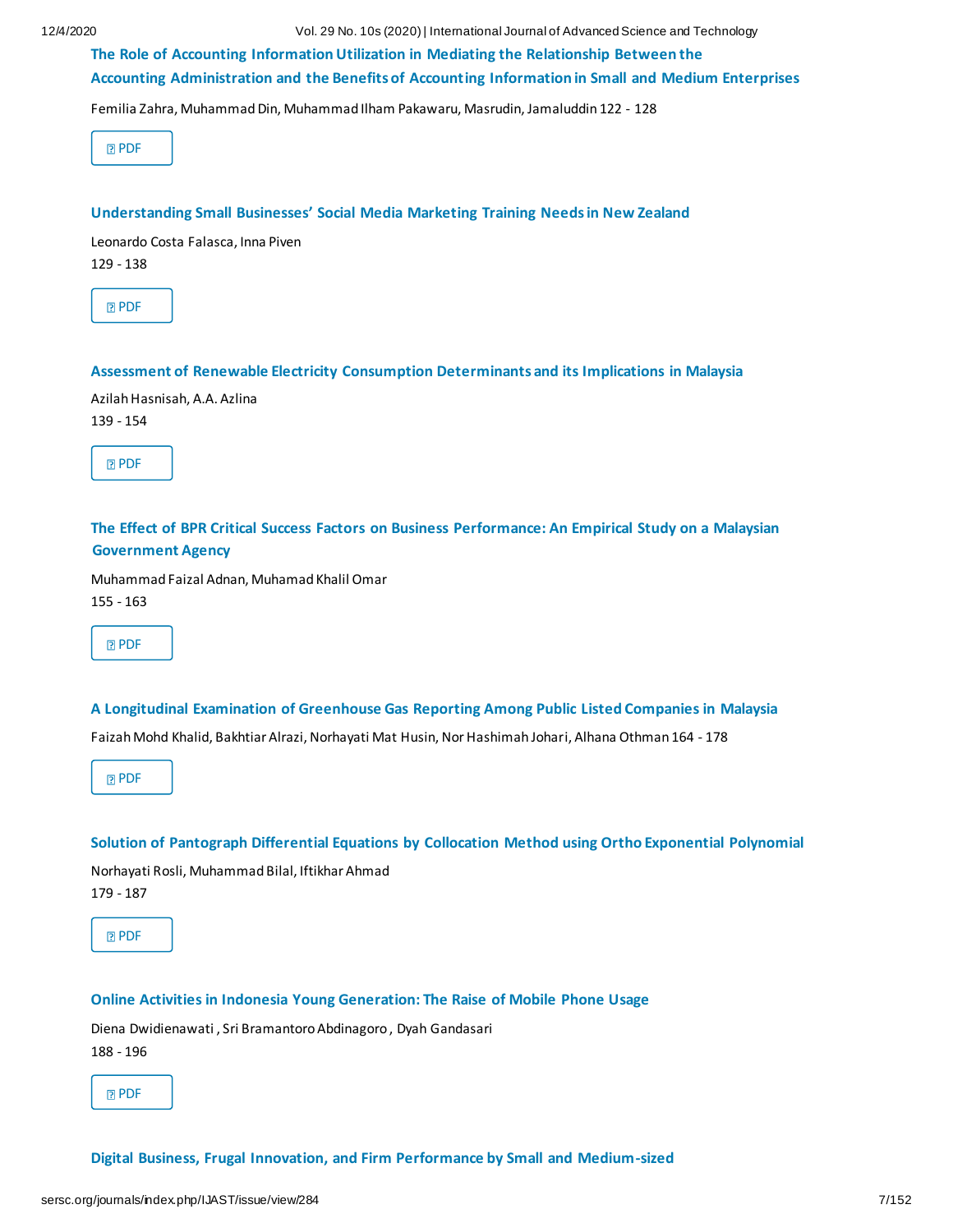#### **[Enterprises in Developing Countries: Evidence from Indonesia](http://sersc.org/journals/index.php/IJAST/article/view/14407)**

David Tjahjana, Adler Haymans Manurung, Wibowo Kosasih, Nugroho Juli Setiadi 197 - 208

**[PDF](http://sersc.org/journals/index.php/IJAST/article/view/14407/7320)** 

|  | Digital Business, Innovativeness, and Family-Firm Performance: The Moderating Effect of Family |  |  |
|--|------------------------------------------------------------------------------------------------|--|--|
|  | <b>Commitment in Small- and Medium-sized Enterprises (SMEs)</b>                                |  |  |

David Tjahjana, Adler Haymans Manurung, Wibowo Kosasih, Nugroho Juli Setiadi 209 -217

|--|

#### **Employment Precariousness Taxonomies – [Definition, Dimensions, Influencing Factors and Consequences](http://sersc.org/journals/index.php/IJAST/article/view/14408)**

Hamad Atiah J Alsulami, Zafir Khan Mohamed Makhbu 218 - 227

|--|

**[Banks Efficiency, Ownership Type and Listing Status in Gulf Cooperation Council Countries: A Cross-Countries](http://sersc.org/journals/index.php/IJAST/article/view/14410)  [Analysis](http://sersc.org/journals/index.php/IJAST/article/view/14410)**

Mohammad Alsharif 228 - 241

**[PDF](http://sersc.org/journals/index.php/IJAST/article/view/14410/7323)** 

#### **[Effect of Bank Merger on Efficiency using Stochastic Frontier Analysis: The Case of Vietnam](http://sersc.org/journals/index.php/IJAST/article/view/14417)**

Ta Minh Tri , Nguyen Phuong Anh 242 - 253

**R** [PDF](http://sersc.org/journals/index.php/IJAST/article/view/14417/7324)

**[The Mediating Role of Health Behavioural Change between Knowledge and usage Optimisation to Utilize Public](http://sersc.org/journals/index.php/IJAST/article/view/14415)  [Health Services](http://sersc.org/journals/index.php/IJAST/article/view/14415)**

Anusuiya Subramaniam, Afriza Hani Mohd Sinon , Vinesh Thiruchelvam 254 - 261

**[PDF](http://sersc.org/journals/index.php/IJAST/article/view/14415/7325)** 

**[Exploring the Factors that Influence the Adoption of Online Pharmacy in Saudi Arabia: A Conceptual Review](http://sersc.org/journals/index.php/IJAST/article/view/14418)**

Abdullah Ali Alsadoun , Yulita Hanum P Iskandar , Balamurugan tangiisuran 262 - 269

**[PDF](http://sersc.org/journals/index.php/IJAST/article/view/14418/7326)** 

#### **[Supply Chain Evolution. A Study of Opportunities and Challenges of Virtual Kitchens in Malaysia](http://sersc.org/journals/index.php/IJAST/article/view/14426)**

Bryan Teoh Phern Chern , Fauziah Binti Sh. Ahmad 270 - 278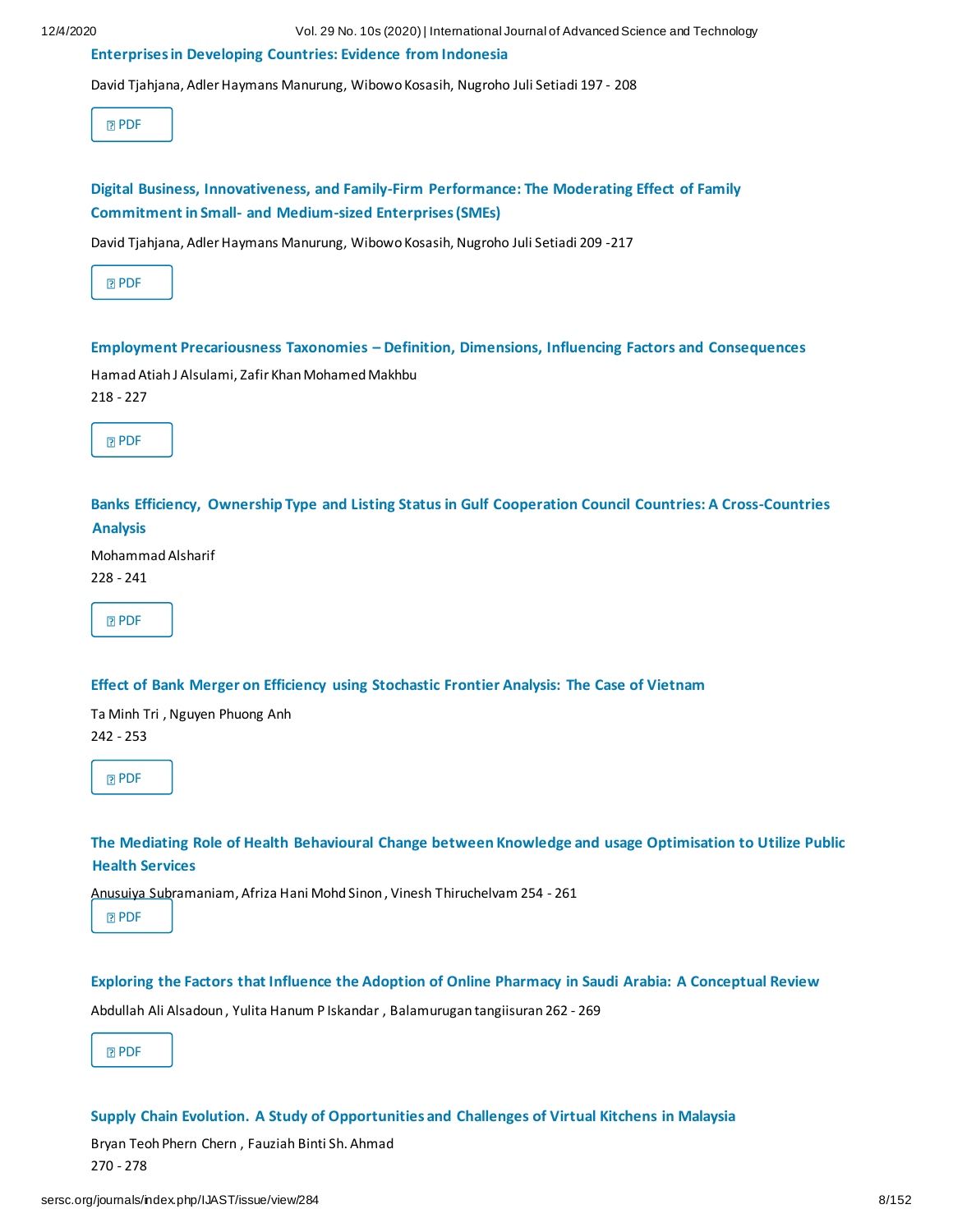**[PDF](http://sersc.org/journals/index.php/IJAST/article/view/14426/7327)** 

#### **The [Role of Humour in Emotional Intelligence](http://sersc.org/journals/index.php/IJAST/article/view/14427)**

Munazza Zahra, Daisy Mui Hung Kee , Muhammad Usman 279 - 286

**[Developing a Framework for Augmented Reality Mobile Application Success and World Heritage Sites](http://sersc.org/journals/index.php/IJAST/article/view/14429)  [Sustainability](http://sersc.org/journals/index.php/IJAST/article/view/14429)**

Tan Gek Siang , Kamarulzaman Ab. Aziz , Zauwiyah Ahmad 287 - 296

**[PDF](http://sersc.org/journals/index.php/IJAST/article/view/14429/7329)** 

#### **[Perceived Effects of Authentic, Ethical and Servant Leadership Style on Organisational](http://sersc.org/journals/index.php/IJAST/article/view/14430) [Commitment of the Employees in the Information Technology Sector](http://sersc.org/journals/index.php/IJAST/article/view/14430)**

Imtiaz Alam , Jugindar Singh Kartar Singh 297 - 306

**[PDF](http://sersc.org/journals/index.php/IJAST/article/view/14430/7330)** 

#### **[A Study on Identifying the Impact of Work-Life Balance on Innovative Behaviour of Employees: A](http://sersc.org/journals/index.php/IJAST/article/view/14431) [Moderating Effect of High-Performance Work Systems \(HPWS\)](http://sersc.org/journals/index.php/IJAST/article/view/14431)**

Said Juma Al Darmaki , Rosmini Omar 307 - 323

**[PDF](http://sersc.org/journals/index.php/IJAST/article/view/14431/7331)** 

#### **[Malaysian Small and Medium Enterprises Awareness on the Belt and](http://sersc.org/journals/index.php/IJAST/article/view/14432) Road Initiative**

Chew Keong-Wai , Poh-Chuin Teo , Theresa C. F. Ho , Mui Yin-Chin , Chu Le-Chong 324 - 331

**[PDF](http://sersc.org/journals/index.php/IJAST/article/view/14432/7332)** 

#### **[Online versus Offline Entrepreneur Personalities: A Review on Entrepreneur Performance](http://sersc.org/journals/index.php/IJAST/article/view/14433)**

Nor Asiah Yaakub , Khalil Md Nor , Noriza Mohd Jamal 332 - 346

**[PDF](http://sersc.org/journals/index.php/IJAST/article/view/14433/7333)** 

#### **[Fostering SMEs Innovation Performance Development in Saudi Arabia Considering Vision 2030](http://sersc.org/journals/index.php/IJAST/article/view/14434)**

Al-Tayyar, Raed Saud , Abdul Rashid Abdullah , Azmawani Abd Rahman , Mass Hareeza Ali, Mansur Ahmed Kazaure 347 - 356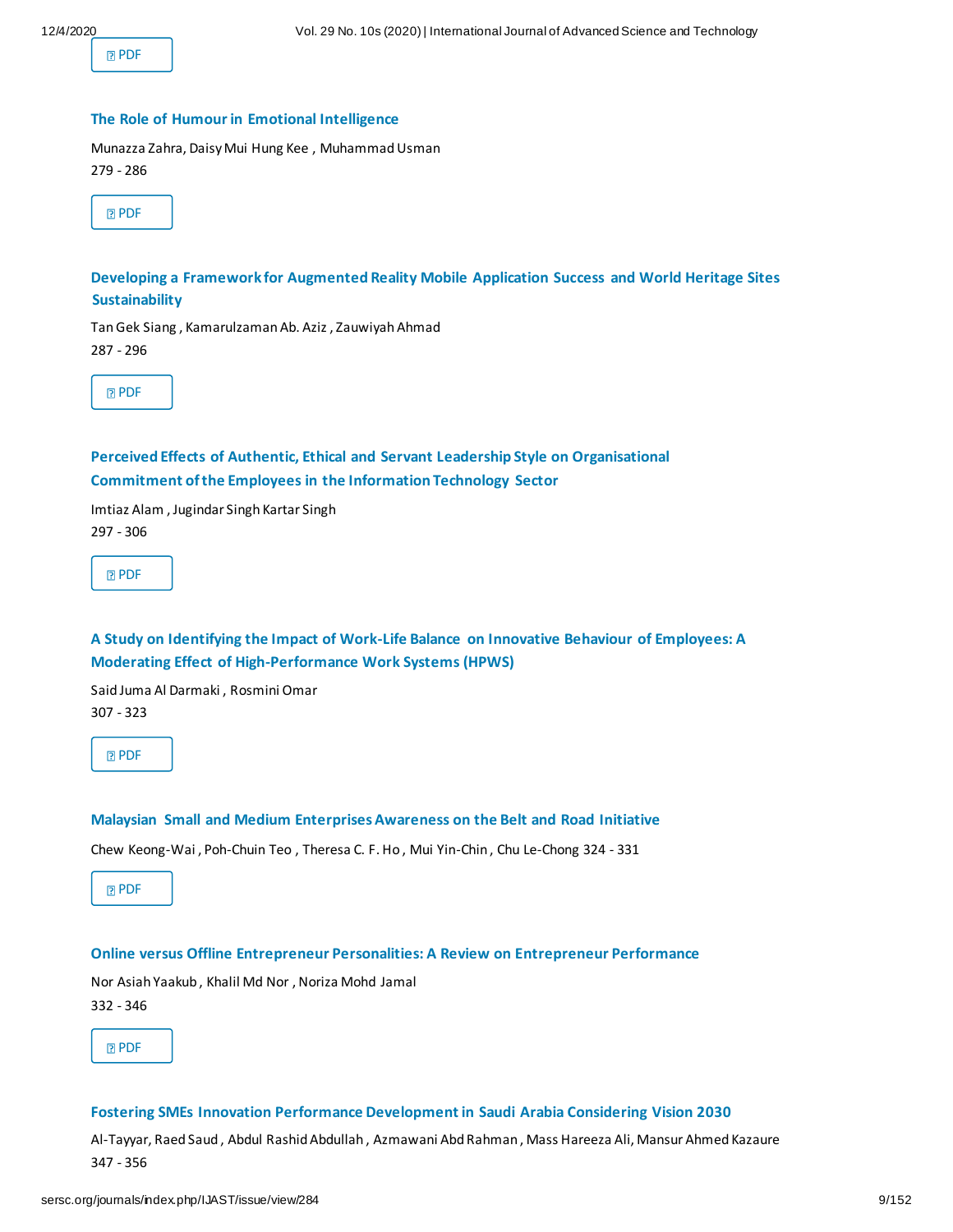| ۰, |  |
|----|--|
|----|--|

#### **[Sustainability Risk Management Using Failure Mode Effect Analysis: Evidence from Malaysia](http://sersc.org/journals/index.php/IJAST/article/view/14435)**

Shazrul Ekhmar Abdul Razak , Mazlina Mustapha , Nor Aziah Abu Kasim , Sabarina Mohamed Shah 357 - 372

**[PDF](http://sersc.org/journals/index.php/IJAST/article/view/14435/7335)** 

#### **[Investigating the Behaviour Intention to Participate in Career as a Nature Tourist Guide](http://sersc.org/journals/index.php/IJAST/article/view/14437)**

Md Khairul Azwan Md Razali , Khatijah Omar , Hazman Samsudin , Muhammad Abi Sofian Abdul Halim 373 - 380

**[PDF](http://sersc.org/journals/index.php/IJAST/article/view/14437/7336)** 

#### **[The Impact of Soft Skills of Project Managers in Construction Project Performance as the](http://sersc.org/journals/index.php/IJAST/article/view/14439) [Mediation Role of a Conceptual Project Risk Management](http://sersc.org/journals/index.php/IJAST/article/view/14439)**

Abdul-Kahar Adam , Nasser Salim Al Saadi , Madya Dr. Norhayati Binti Zakuan 381 - 392

**[PDF](http://sersc.org/journals/index.php/IJAST/article/view/14439/7337)** 

#### **[Digital Copywriting and Online Business Visibility](http://sersc.org/journals/index.php/IJAST/article/view/14440)**

Sri Fatiany Abdul Kader Jailani , Syukrina Alini Mat Ali , Erne Suzilla Kassim , Nur Atiqah Rochin Demong , Noor'ain Mohamad Yunus

393 - 399



**[Educating and Motivating Students at A Rural School on The Digital Entrepreneurship as A Potential Career](http://sersc.org/journals/index.php/IJAST/article/view/14442)** Syukrina Alini Mat Ali , Erne Suzilla Kassim , Norshima Humaidi , Melissa Shahrom , Norol Hamiza Zamzuri 400 - 411

**[PDF](http://sersc.org/journals/index.php/IJAST/article/view/14442/7339)** 

**[A Conceptual Study on Business Performance Influenced by International Experience,](http://sersc.org/journals/index.php/IJAST/article/view/14445) [Entrepreneurial Orientation, Company Reputation and its Implications on Competitive](http://sersc.org/journals/index.php/IJAST/article/view/14445) [Advantage \(A Study on Overseas Education Consultation in Indonesia\)](http://sersc.org/journals/index.php/IJAST/article/view/14445)**

Rianto Nurcahyo , Tirta Mursitama , Engkos Achmad Kuncoro , Setyo Hari Wijanto 412 - 414

**[PDF](http://sersc.org/journals/index.php/IJAST/article/view/14445/7340)**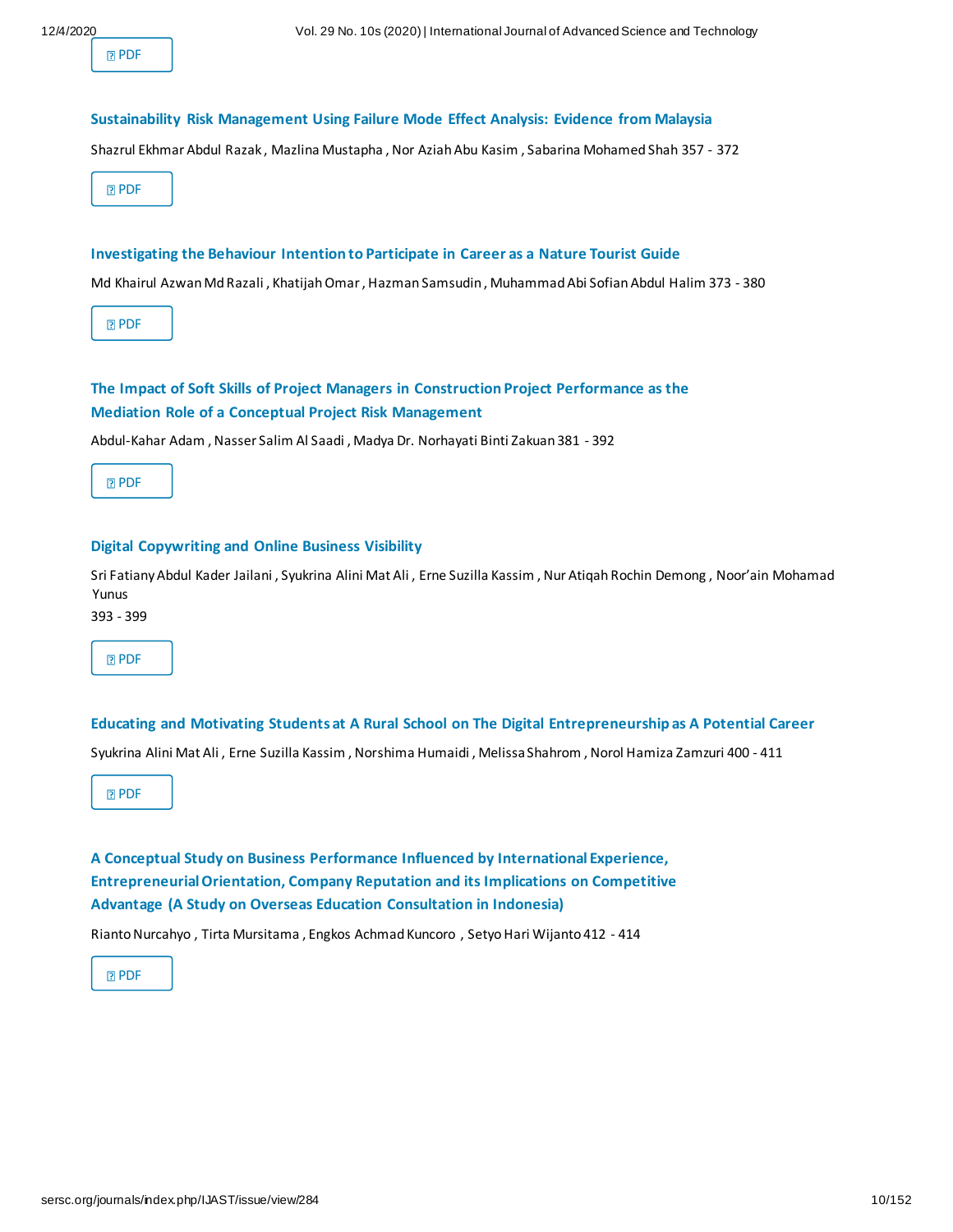

**[Make a Submission](http://sersc.org/journals/index.php/IJAST/about/submissions)**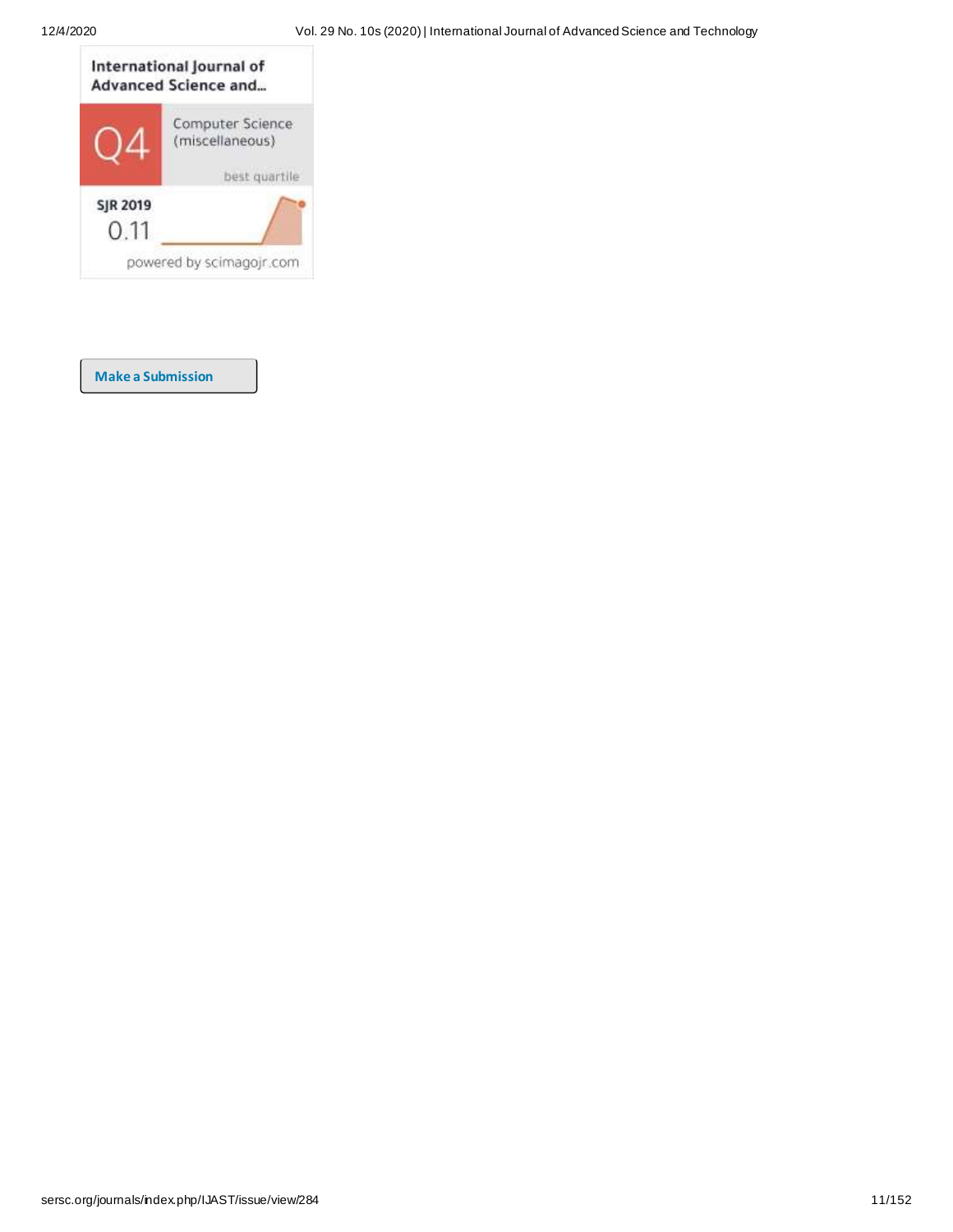

# **ELSEVIER**

Indexed by<br>Scopus

#### **Downloads**

[Paper Format](http://sersc.org/journals/downloads/PaperFormat(MS-Word).doc) [Copyright Form](http://sersc.org/journals/downloads/SERSC%20Journal%20Copyright%20Form.pdf) [Special Issue Proposal Form](http://sersc.org/journals/downloads/SERSC%20Journal%20Special%20Issue%20Proposal%20Form.doc)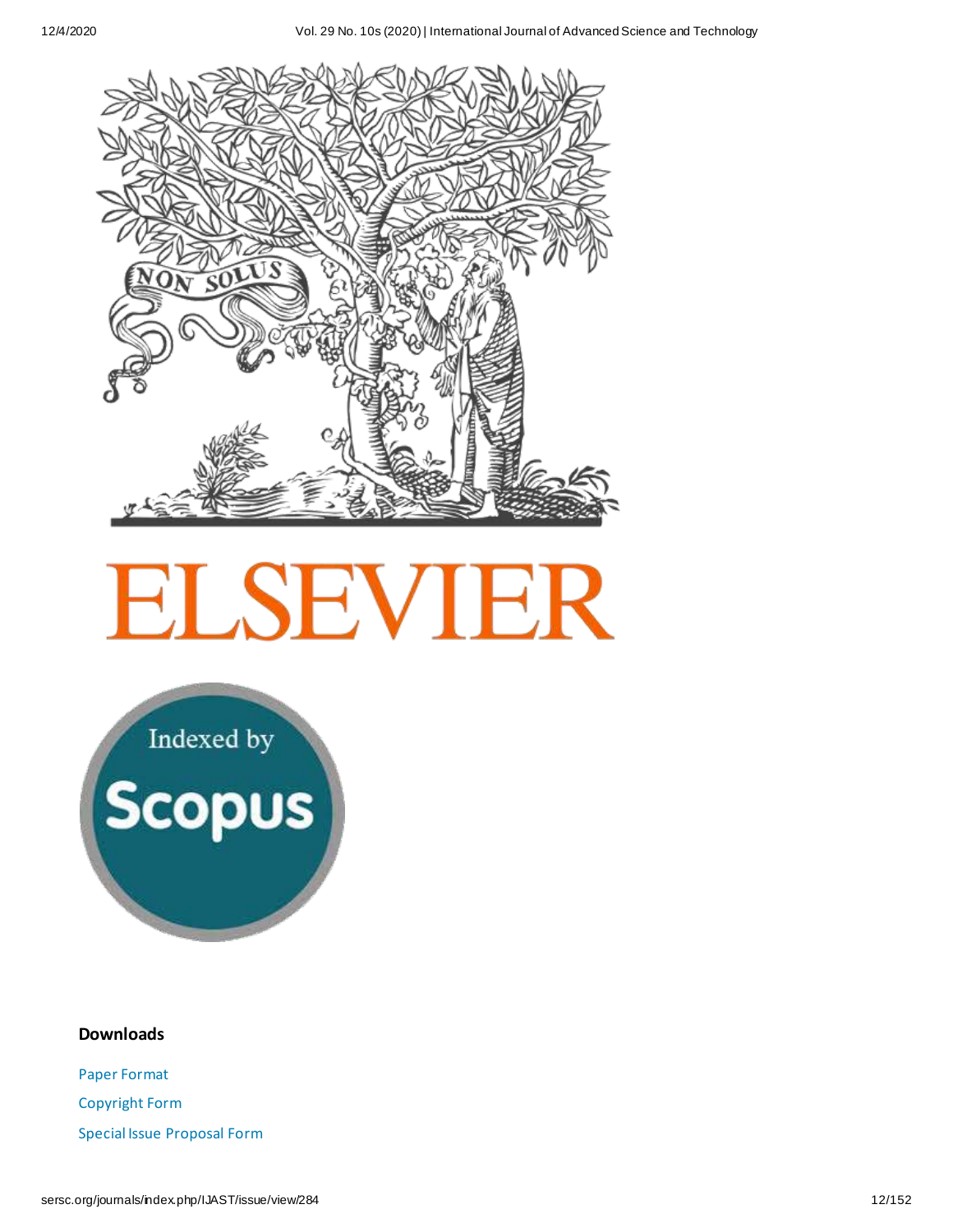#### **Guidelines**

[Publication Ethics and Malpractice Statement](http://sersc.org/journals/downloads/SERSC%20Publication%20Ethics%20and%20Malpractice%20Statement.pdf)

[Author Guidelines](http://sersc.org/journals/downloads/%5BSERSC%5D%20Author%20Guidelines.pdf)

[Guest Editor Guidelines for Special Issues](http://sersc.org/journals/downloads/%5BSERSC%5DGuest%20Editor%20Guidelines%20for%20Special%20Issues.pdf)

© Copyright by Science & Engineering Research Support Society All Rights Reserved.

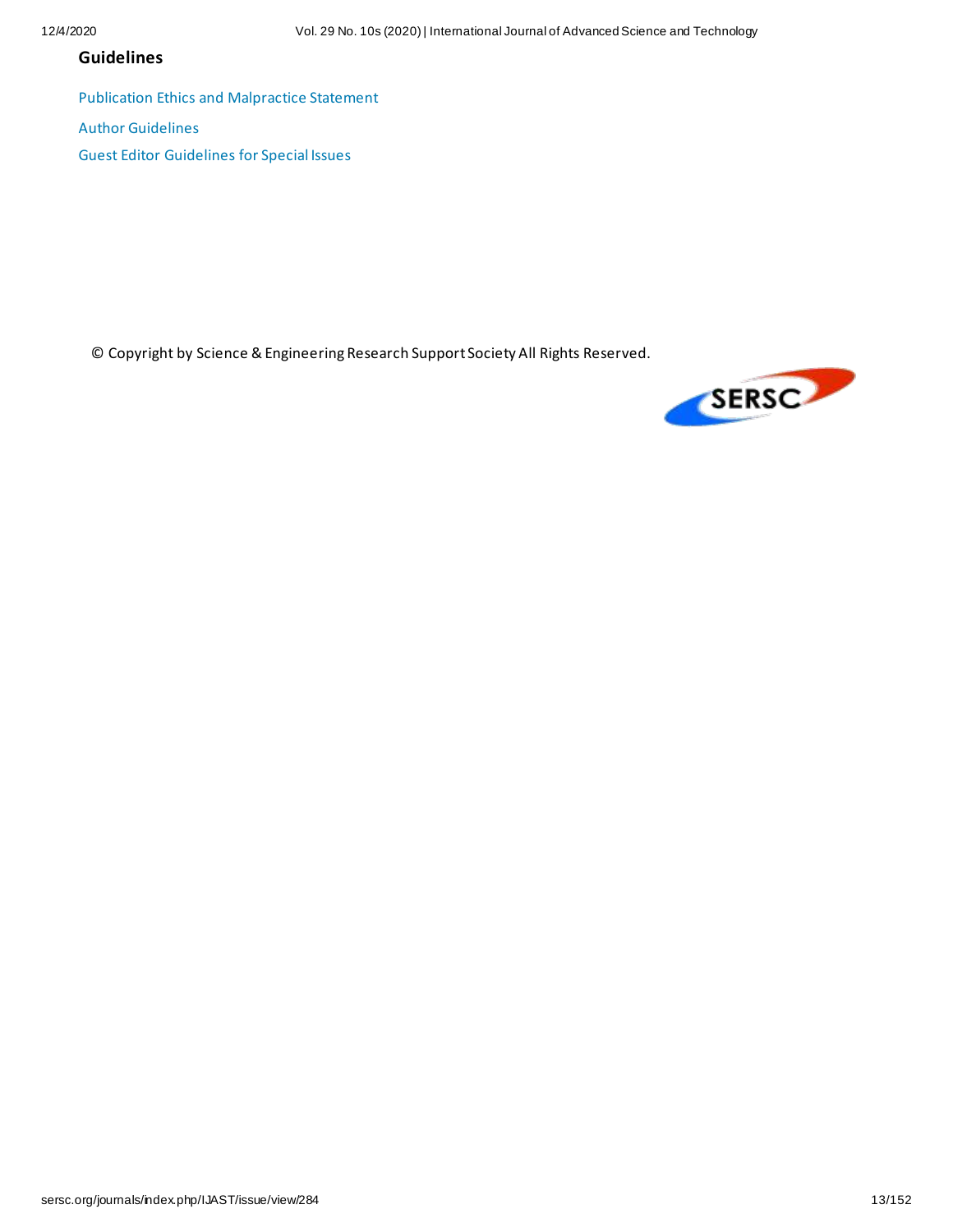### **Employee Performance: Organizational Commitment, Motivation, Work Ability, and Work Environment**

Sri Langgeng Ratnasari\*<sup>1</sup>, Herni Widiyah Nasrul<sup>2</sup>, Ishan Nurdin<sup>3</sup>, Yuli Susilowati<sup>4</sup>, Sulastri Manurung<sup>5</sup>

*\*1,2,3,4 Postgarduate Program, Universitas Riau Kepulauan, Batam, Kepulauan Riau, 29432, Indonesia* 

*<sup>5</sup> Faculty of Teacher Training and Education, Universitas Riau Kepulauan, Batam, Kepulauan Riau, 29432, Indonesia* 

*\*1* sarisucahyo@yahoo.com*, <sup>2</sup>* herni.widiyahnasrul@gmail.com*, 3* ihsan.tumpu76@gmail.com*, <sup>4</sup>*mymariayuli745@gmail.com*, 5* lastri.manru@gmail.com

#### *Abstract*

*Employee performance is an interesting topic to study, because employee performance determines company performance. The purpose of this study was to determine and analyze the effect of organizational commitment, work motivation, work ability, work environment on employee performance partially and simultaneously. This type of research is quantitative research. The study population was all permanent employees of PT. Austin Engineering Indonesia 154 employees. The sampling technique uses saturated samples, so that the sample of this study is the same as the population, which is 154 samples. Testing data using multiple linear regression analysis, and hypothesis testing using t test and F test. The result of research based on partial testing shows that organizational commitment affected the employee performance, work motivation affected the employee performance, work ability has affected the employee performance and work environment affected the employee performance. The result of F-test simultaneously showed that organizational commitment, work motivation, work ability, and work environment significantly influence employee performance.* 

**Keywords:** *Employee Performance, Organizational Commitment, Work Motivation, Work Ability, Work Environment*

#### **1. Introduction**

Organizational success strongly determine in managing human resource commitment. Employee commitment to the organization can determine the achievement of goals, because employees who are highly committed to the organization are more productive. Without strong commitment of the employee, there will be no achievements performed by the employee, Burso (2018). Commitment is a willingness to persist in a course of action and reluctance to change plans, often owing to a sense of obligation to stay the course (Vance, 2006). Commitment as a sense of identification (a trust towards the organization), involvement (willing to engage for work), and loyalty (willingness to stay) performed by a member to his organization (Widiana, 2015).

According to Solong (2017) work motivation is energetic forces growing in an individuals' being, that originate both within as well as beyond himself to do a job passionately through his abilities and skills in order to obtain work results until he achieves satisfaction as he wishes.

Accoding to Pratama and Wardani (2017) work ability is one element of maturity related to knowledge and skills that can be obtained from education, training, and experience. The ability is closely related to the physical and mental abilities possessed by an individual to do the work and not what he wants to do.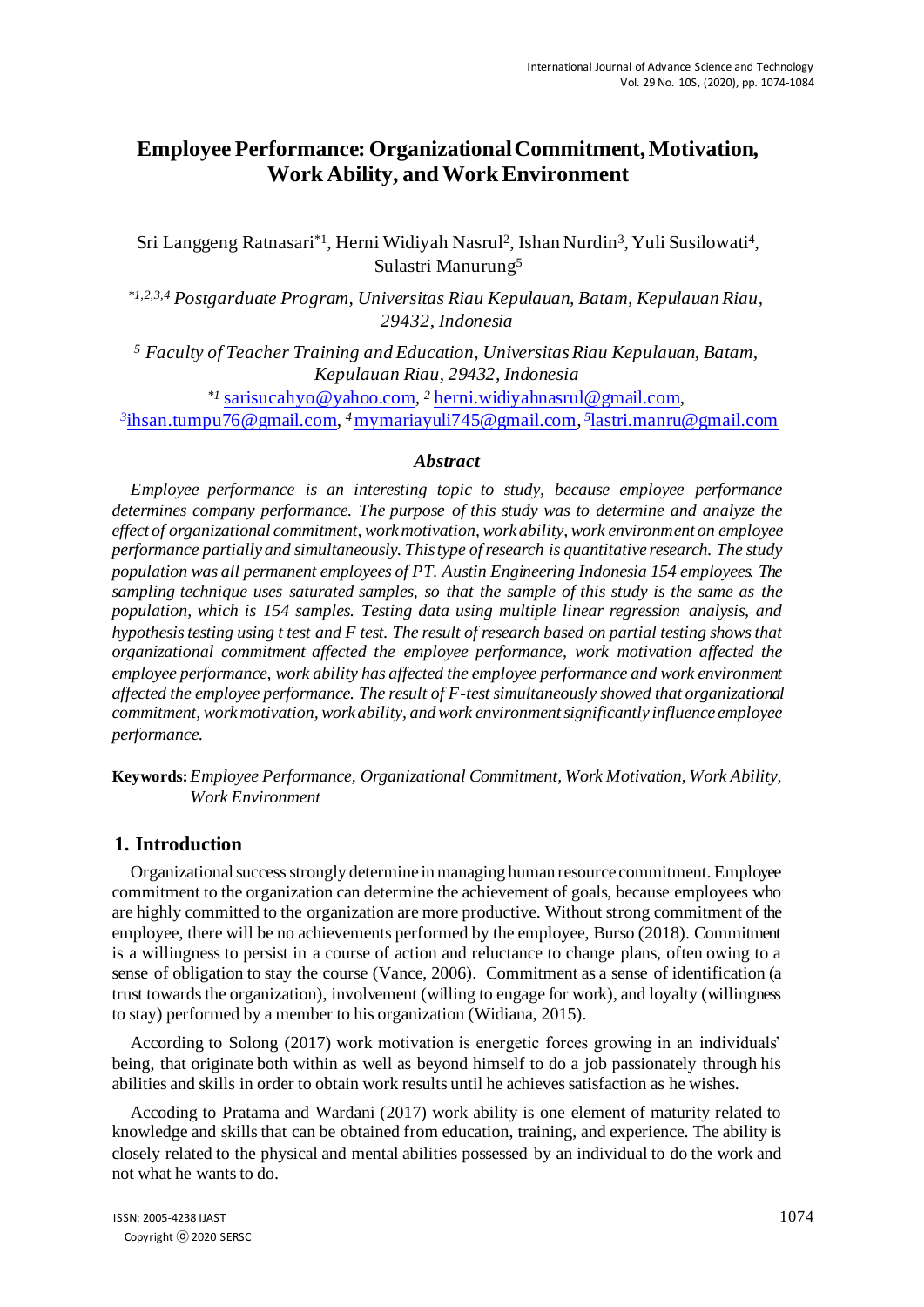According to Sunyoto (2015) the work environment is a very important component when employees doing their working activities. A good management of work environment is able to provide motivation to work, that will affect the employees' performance. A good working environment is one of the factors supporting employee productivity that eventually impact on increasing employees performance levels. The work environment in the company should taken into the management concern to provide a sense of security, comfort, health, and safety at work so that the activities of employees in the production process run well.

According to Masran and Mu'ah (2015) performance is the outcome of an individual as a whole during a certain period in doing his duty, such as work standards, targets or targets criteria that have been determined previously and agreed mutually. The success of an organization with a variety of performance depends on the performance of its participant. It is the human element that plays a very important role and determines success in achieving organizational goals, Prawirosentono and Primasari (2015).

Theoritecally, employee performance is be influenced by several variables including organizational commitment, work motivation, work ability, and work environment. Employee Performance occurs at PT. Austin Engineering definitely can be connected to the variables of the study that drives the researcher to conduct a study entitled "The Effect of Organizational Commitment, Motivation, Work Ability, and Work Environment on the Employees Performance at PT. Austin Engineerin Indonesia."

Based on the background of the problems revealed, the formulation of the research problem is as follows: Does organizational commitment affect the employee performance at PT. Austin Engineering Indonesia? Does work motivation affect the employee performance at PT. Austin Engineering Indonesia? Does work ability affect the employee performance at PT. Austin Engineering Indonesia? Does work environment affect the employee performance at PT. Austin Engineering Indonesia? Do organizational commitment, work motivation, work ability, and work environment affect the employee performance at PT. Austin Engineering Indonesia?

#### **2. Literature Review**

#### **2.1. Employee Performance**

Performance is a popular term in management that is defined by the term of outcome, work performance. Kasmir (2018) said individual performance is the basis of organizational performance that is strongly influenced by individual characteristics, indivual motivation, expectation, and assessments made by management towards an individual's outcome achievement.

According to Mangkunegara (2017), performance is individual's work achievement to accomplish the tasks assigned. Indicators measuring performance are quality, quantity, time, reducing property values, supervision, and relationship between employees.

Employee performance is the result of work in the form of quality and quantity produced by employees per time period, Ratnasari, Sutjahjo, and Adam (2019).

#### **2.2. Organizational Commitment**

Management of human resources in the organization needs to consider the commitment of the employees. Strong commitment of the employee is an indicator to the achievement of organizational goals. Organizations will be easier to achieve goals and targets if employees have strong commitment to the organization.

According to Busro (2018) there are three approaches to organizational commitment, namely: 1) Affective commitment, related to the desire to be attached to the organization of the employees'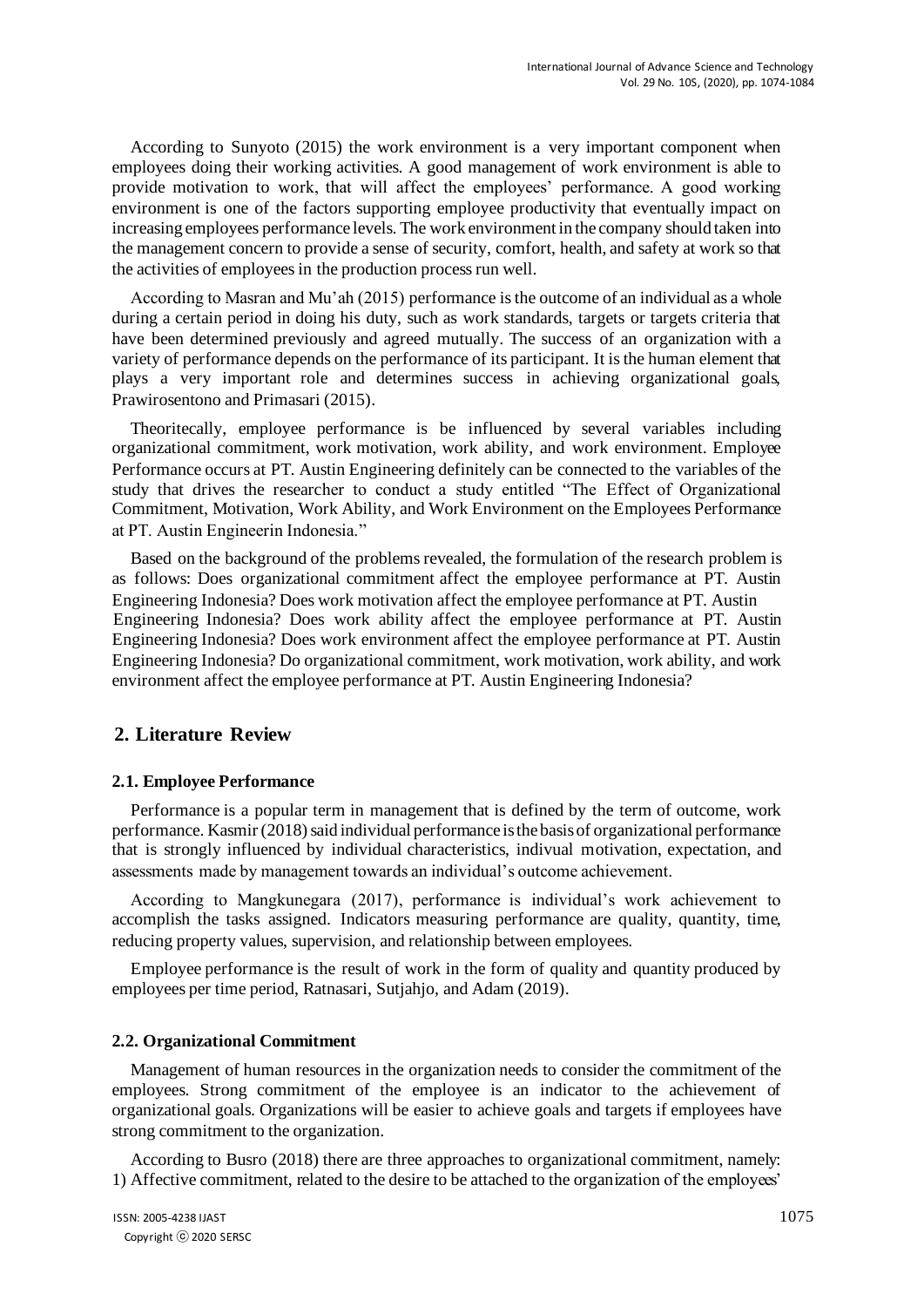positive emotional attachment with  $\leftrightarrow$  the organization. 2) Continuance Commitment, is a need based on the observed cost, (economic and social), of leaving the organization. 3) Normative commitment, is feeling of obligation to remain in the organization because of moral debt to the organization.

#### **2.3. Work Motivation**

According to Tegar (2019) motivation is the overall energetic forces withing an individual's to initiate work activities that guarantee continuity and provide guidance of acitivities to achieve the goals. A more systematic view, according to Busro (2018), suggests that the notion of work motivation includes effort, organizational goals, and needs. The effort element is a measure of intensity. Indicator for measuring motivation as follows:

- a) Motivation to reach the goal
	- 1. Encourgament to achieve good outcome to achieve company goals according to predetermined targets
	- 2. Motivation to achieve maximum performance.
- b) Passion to work
	- 1. Employees are eager to work smarter and work hard.
	- 2. Employees are eager to accomplish the work better and more optimally.
- c) Initiative and Creativity
	- 1. Employees are given the opportunity to improve their abilities and work skills.
	- 2. Employees attempt to be more initiative in completing work.
	- 3. Employees attempt to be creative when having difficulty completing work. d)

Responsibility

- 1. Employees always attempt to be disciplined in doing his work.
- 2. Employees are responsible for completing the work assigned to them.

#### **2.4. Work Ability**

According to Wijaya (2017) work ability is compatibility to show individual capacity to actualize various tasks in work. It is an assessment of what a person is dojg recently. The whole ability of individuals is basically formed by two groups of important factors: intellectual and physical abilities.

Indicators measuring work ability are as follows: a)

Intelectual abilities, namely:

- 1. Understand the work assigned
- 2. Able to overcome obstacles in his work
- 3. Having high memory
- 4. Having high skills in using work equipment
- b) Physical abilities, namely:
	- 1. Responsive in doing work
	- 2. Able to work beyond his working hours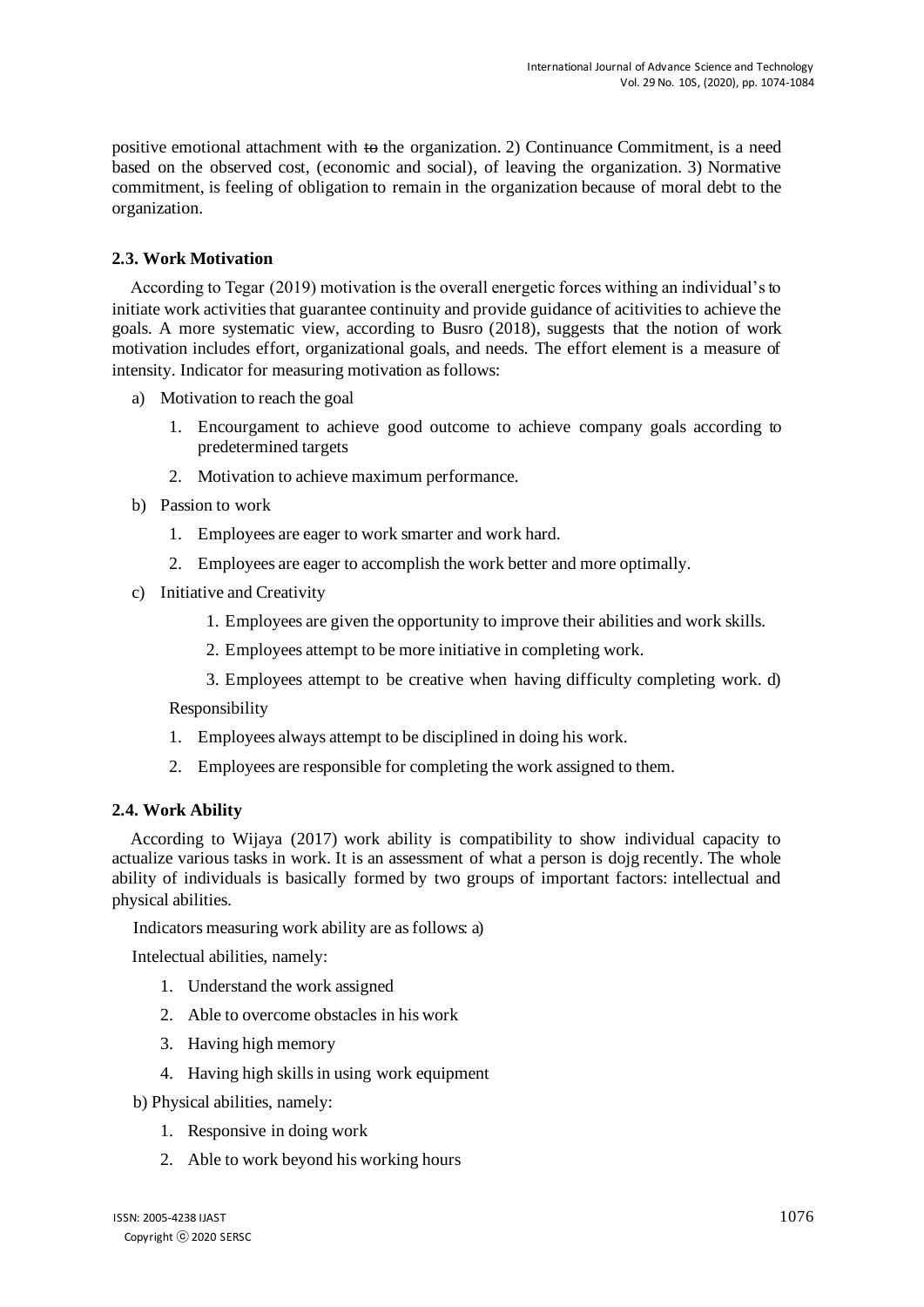- 3. Able to work even when having poor body condition
- 4. Able to work faster than other employees.

#### **2.5. Work Environment**

A good work environment can increase employee productivity and job satisfaction. According to Siagian (2016), he argues that the benefits of the work environment are creating work passion, that influence in increasing productivity and work performance, in addition work environment can affect employee job satisfaction. Job satisfaction arises as a result of work situations that exist within the company. Job satisfaction reflects the employee's feeling towards the work environment such as being happy or not, being comfortable or not. Work environment indicators according to Hasibuan (2018) are as follows:

- a) The facilities to do work
- b) Comfortable workplace
- c) Safety
- d) Absence of noise

#### **3. Research Methods**

The research design is quantitative research in which the data was obtained from research objects, by distributing questionnaires to selected respondents with quantitative analysis methos approaches. This study uses a descriptive design that aims to describe the variables studied and about the dependent variable, thus producing comprehensive information related to the variables studied (Umar, 2019).

#### **3.1. Population of the Study**

Sugiyono (2017) argues that population is a generalization area consisting of objects or subjects that have certain qualities and characteristics determined by researchers to be studied and then drawn conclusions. The population in this study involved 154 permanent workers of PT. Austin Engineering Indonesia.

#### **3.2. Samples of the Study**

The sample in this study was 154 employees using saturated samples. According to Sugiyono (2017), saturated sampling is a sampling technique that involves all members of the population as sample, it is used if the population is relatively small, less than 30 or researchers intends to make generalizations with small errors. Another term for saturated samples is cencus, where all populations are sampled.

#### **3.3. Instrument of the Study**

Sugiyono (2017) states that the Likert Scale is used to measure the attitudes, opinions, and perceptions of a person or group of people about social phenomena. This study uses a Likert Scale then the variables are transcribe into indicator variables.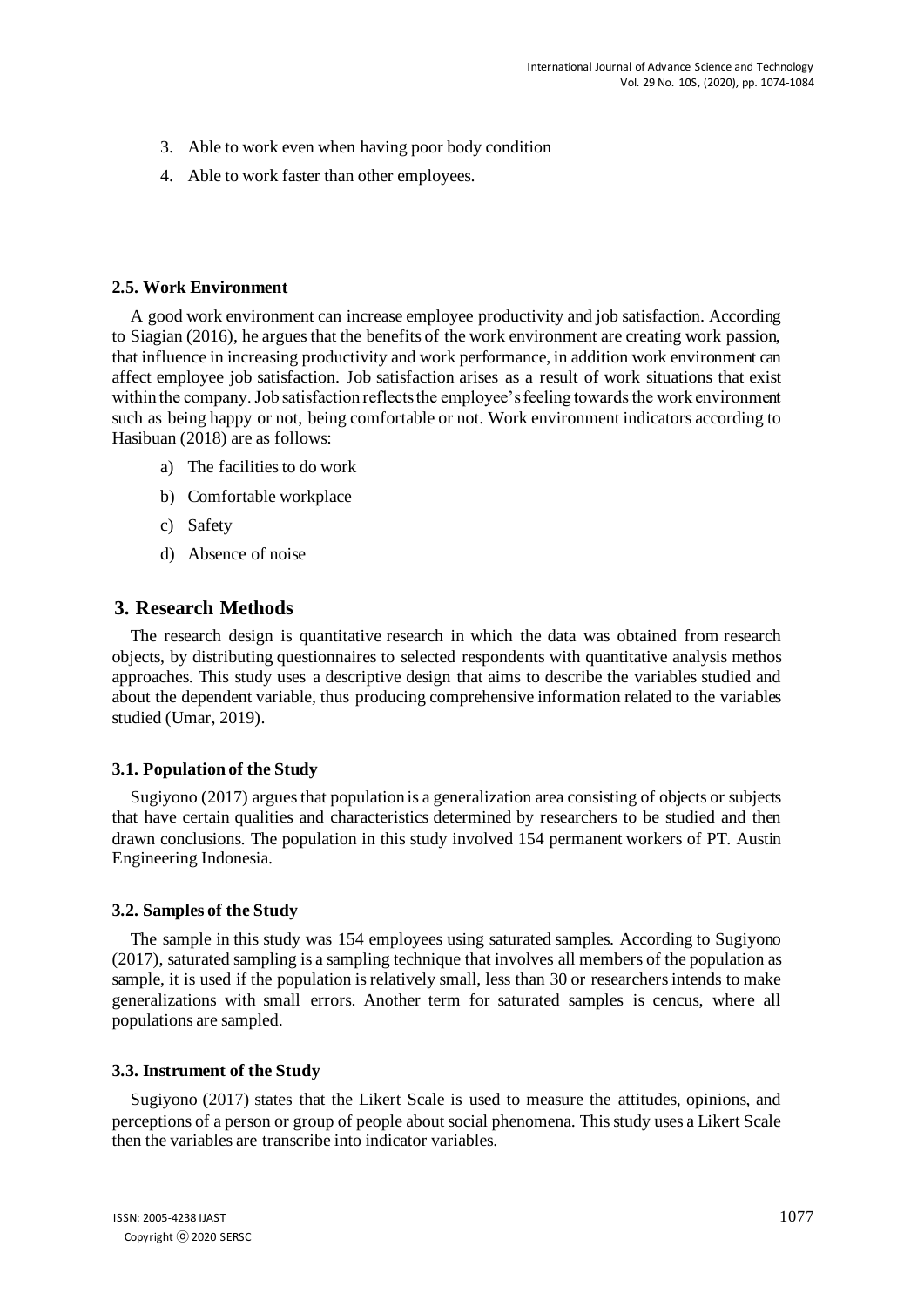#### **3.4. Data Analysis Technique**

Data was analysed in quantitative. Data analaysis is conducted after the data is collected from all respondents. Data analysis techniques in quantitative research used inferential statistics. Inferential statistics often known as inductive statistics or probability statistics techniques used to analyse sample data and the results are applied to populations. These statistics are called probability statistics because the conclusions made for the population based on the sample data.

#### **3.5. Multi Linear Regression**

Data analysis in this study used a regression technique namely multiple linear regression analysis. Regression analysis is to determine the effect of independent variables on the dependent variables: Organizational Commitment (X1), Work Motivation (X2), Work Ability (X3), Work Environment (X4) and the dependent variable: employee performance (Y).

The equation of multiple linera regression is as follow, (Sugiyono, 2017):  $Y=a + b1 X1 + b2$  $X2 + b3 X3 + b4 X4 + e$  Description:

Y = Employee's Performance

 $\alpha$  = Konstanta

 $X1 =$  Organizational Commitment

 $X2 = Work Motivation$ 

 $X3 = Work$  Ability

 $X4 = Work Environment$ 

b1, b2, b3, b4= Coeffisien regression of Independent Variable e=

*Error* 

#### **4. Research Findings**

#### **4.1. Multiple Regression Analysis**

Based on the results of the data processing, the following multiple linear regression equation is obtained.

|                                  | <b>Coefficients<sup>a</sup></b> |                                              |                   |                                            |          |      |  |  |
|----------------------------------|---------------------------------|----------------------------------------------|-------------------|--------------------------------------------|----------|------|--|--|
| <b>Model</b>                     |                                 | <b>Unstandardized</b><br><b>Coefficients</b> |                   | <b>Standardized</b><br><b>Coefficients</b> | ۱ť       | Sig. |  |  |
|                                  |                                 | $\mathbf{B}$                                 | <b>Std. Error</b> | <b>Beta</b>                                |          |      |  |  |
| (Constant)                       |                                 | $-10.853$                                    | 3.590             |                                            | $-3.023$ | .003 |  |  |
| <b>Organizational Commitment</b> |                                 | .228                                         | .064              | .213                                       | 3.581    | .001 |  |  |
| <b>Work Motivation</b>           |                                 | .160                                         | .057              | .145                                       | 2.789    | .006 |  |  |
| <b>Work Ability</b>              |                                 | .346                                         | .059              | .337                                       | 5.816    | .000 |  |  |
|                                  | <b>Work Environment</b>         | .527                                         | .068              | .520                                       | 7.716    | .000 |  |  |

#### **Table 1. Regresi Linier Berganda**

Source of data analysis, 2020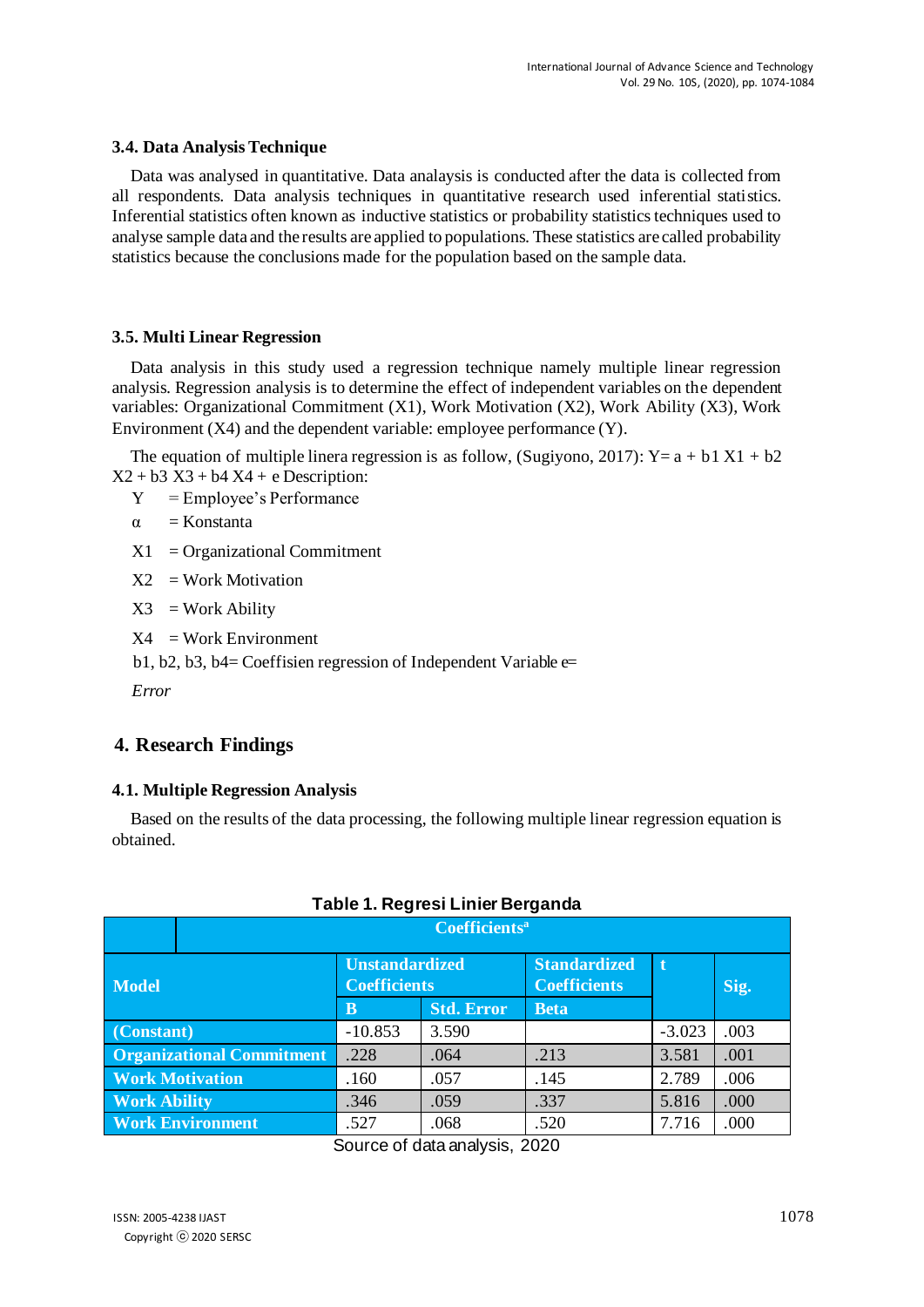$Y=-10.853 + 0.228X_1 + 0.160X_2 + 0.346X_3 + 0.527X_4 + e$ 

From the above equation it can be concluded that constant coeffisien is -10.853 means organizational commitment, work motivation, work ability, and work environment as independent variable studied at PT. Austin Engineering Indonesia, thus it is obtained that there is no significant effect towards employees performance, in which by having the value of employee performance - 10.853, if the value of organizational commitment is 0.228, it means that when X1 increases by 1%, thus employee performance will increase 0.228. The value of work motivation is 0.160 means when X2 increases by 1%, then the employee performance will also increase 0.160. if work ability has the value of 0.346 it means when x3 increases by 1%, then the employee performance will increase 0.346. In addition, if the value of work environment has 0.527 means when X4 increases 1%, therefore employee performance also will increase 0.527.

#### **4.2.T-Test (Partial Test)**

The t test statistics shows the influence of independent variable individually in describing the variation of the dependent variable. The T test was conducted by comparing the value of t-count with the value of t-table. If the value of t-count>t-table at a significance level  $\alpha = 0.05$  from the t value of organizational commitment  $(X1)$ , Work motivation  $(X2)$ , Work ability  $(X3)$ , and work environment (X4), then  $H_0$  is rejected and  $H_a$  is accepted, meaning that the independent variable partially has positive on the dependent variable.

| $1$ able 2. I altial Result (1 Fest) |                                  |                                              |                   |                                            |          |      |  |  |  |  |  |
|--------------------------------------|----------------------------------|----------------------------------------------|-------------------|--------------------------------------------|----------|------|--|--|--|--|--|
| <b>Coefficients<sup>a</sup></b>      |                                  |                                              |                   |                                            |          |      |  |  |  |  |  |
| <b>Model</b>                         |                                  | <b>Unstandardized</b><br><b>Coefficients</b> |                   | <b>Standardized</b><br><b>Coefficients</b> | t.       | Sig. |  |  |  |  |  |
|                                      |                                  | B                                            | <b>Std. Error</b> | <b>Beta</b>                                |          |      |  |  |  |  |  |
|                                      | (Constant)                       | $-10.853$                                    | 3.590             |                                            | $-3.023$ | .003 |  |  |  |  |  |
|                                      | <b>Organizational Commitment</b> | .228                                         | .064              | .213                                       | 3.581    | .001 |  |  |  |  |  |
|                                      | <b>Motivation</b>                | .160                                         | .057              | .145                                       | 2.789    | .006 |  |  |  |  |  |
|                                      | <b>Work Ability</b>              | .346                                         | .059              | .337                                       | 5.816    | .000 |  |  |  |  |  |
|                                      | Work                             | .527                                         | .068              | .520                                       | 7.716    | .000 |  |  |  |  |  |

#### **Table 2: Partial Result (t Test)**

Dependent Variable: Employee Performance

Source of data analysis, 2020

Organizational Commitment has a value of  $\frac{t_{count}}{9}$  581>0.677<sup>t</sup> tabel, with a significant value  $0.001 < 0.05$ , thus  $H_0$  1 was rejected and 1 was accepted, means organizational commitment has a positive and significant effect on employee performance.

Work motivation has a value of  $t_{count}$  of 2.789 > 0.677  $t_{table}$ , with a significant value 0.004  $H<sub>a</sub>2$ 

 $< 0.05$ , then  $\text{H}_{\text{o}}$  2 was rejected and was accepted means that work motivation had a positive and significant effect on employee performance.

Work ability has a value of  $t_{\text{count}}$  of  $5.816 > 0.677$   $t_{\text{table}}$  with a significant value 0.000 < 0.05, thus  $H_0$  3 was rejected  $H_a$ <sup>3</sup> and was accepted, means that work ability had a positive and significant effect on employee performance.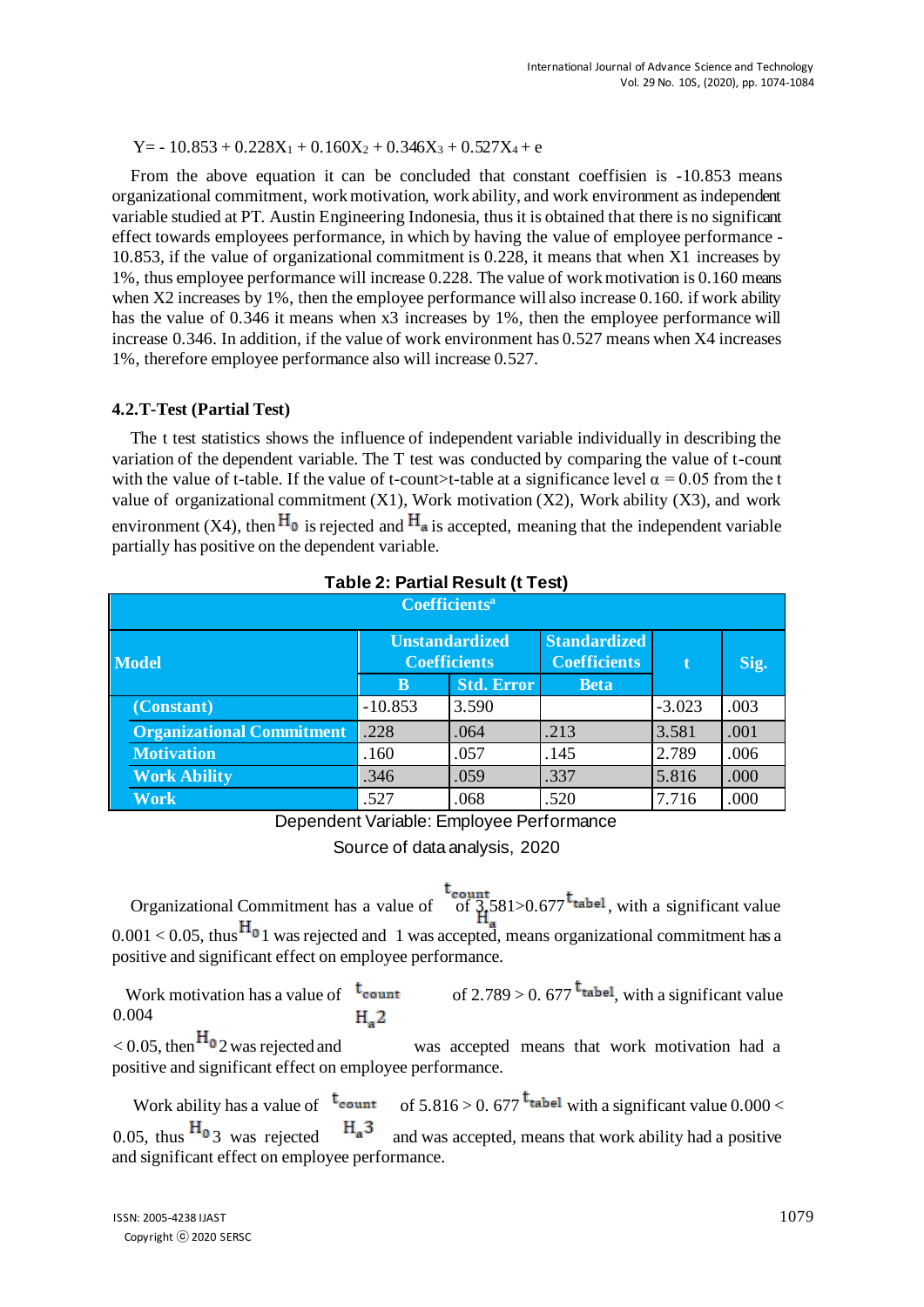The work environment has a value of  $t_{\text{count}}$ value  $H<sub>a</sub>4$ 

of 
$$
7.716 > 0.677
$$
<sup>t<sub>tablel</sub></sup> with a significant

 $0.000 < 0.05$ , thus  $\text{H}_0$  4 was rejected and was accepted, means that work environment had a positive and significant effect on employee performance.

The work environment is an independent variable that is partially the most dominant influence on employee performance.

Based on the results of the t test (partial test) explain previously, it shows that variable organizational commitment, work motivation, work ability, and work envirionment have a positive effect on the performance of employees of PT.Austin Engineering Indonesia.

#### **4.3.F Test (Sumultan Test)**

The F test aims to determine the effect of the independent variables simultaneously on the dependent variable.

| $1$ abic J. Olliutali Test (T<br>ו וסט |                   |                       |    |                    |        |                   |  |  |  |  |  |
|----------------------------------------|-------------------|-----------------------|----|--------------------|--------|-------------------|--|--|--|--|--|
| <b>ANOVA</b> <sup>a</sup>              |                   |                       |    |                    |        |                   |  |  |  |  |  |
| <b>Model</b>                           |                   | <b>Sum of Squares</b> | df | <b>Mean Square</b> | R      | Sig.              |  |  |  |  |  |
|                                        | <b>Regression</b> | 1828.985              |    | 457.246            | 87.420 | .000 <sub>b</sub> |  |  |  |  |  |
| $\blacksquare$                         | <b>Residual</b>   | 475.974               | 91 | 5.230              |        |                   |  |  |  |  |  |
|                                        | <b>Total</b>      | 2304.958              | 95 |                    |        |                   |  |  |  |  |  |

#### **Table 3: Simultan Test (F Test)**

a. Dependent Variable: Employee Performance

b. Predictors: (Constant), work environment, motivation, work ability, organizational commitment.

Source: Data analysis of the study, 2020

Table 3 shows the of  $87.42 > 2.47$  and a significant value of 0.000 < 0.05, meaning that 5 is rejected and **H**accepted. It can be  $\overline{cb}$  and  $\overline{cb}$  and that organizational commitment, work motivation, work ability, and work environment simultaneously have a positive and significant effect on the performance of employees of PT. Austin Engineering Indonesia.

#### **5. Discussion**

#### **5.1. Effect of Organizational Commitment on Employee Performance**

The result of testing the organizational commitment hypothesis obtained a value of  $T_{\text{count of}}$ 3.581 is higher than  $T_{\text{table}}$  with df= n-2 = 96-2 namely 0.677 and a significant value of 0.000 $<$ 0.05, then  $\mathbb{H}$  is accepted, thus test partially, organizational commitment has a positive and significant effect on the employee performance at PT. Austin Engineering Indonesia. This is because organizational commitment can influence for better employee performance. The results of the research supports the results of researcher by Neiniger, et al. (2010), Sutanto (2015), Dadie&Nugraheni (2016), Sapitri (2016), Masydzulhak, Ali, and Anggraeni (2016),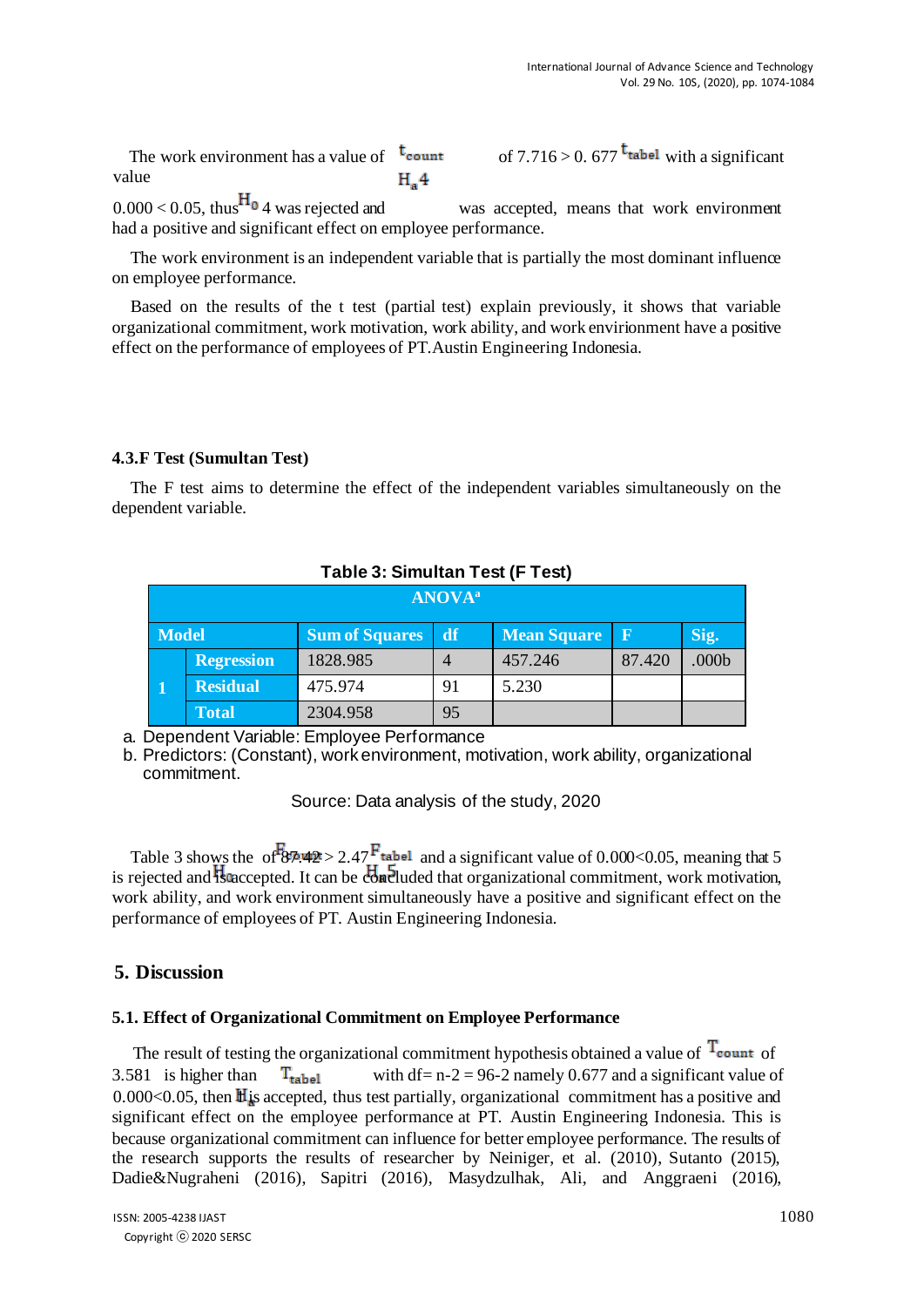Krisnawati&Suartana (2017), Mekta and Siswanto (2017), Pane and Fatmawati (2017), Rachmaliya and Efendy (2017), Adil, Sendow, and Lumintang (2018), Andyanto, Pratikto and Jaman (2018), Fenia and Adil (2018), Sendow and Lumintang (2018). Andyanto, Pratikto and Jaman (2018), Andriyadi (2018), Mahmudin (2018), Prabayanthi and Widhiyani (2018), Kasumawati and Satria (2019).

#### **5.2. Effect of Work Motivation on Employee Performance**

The results of hypothesis testing of work motivation obtained a value of  $T_{count}$  of 2.789 bigger when compared to with  $df = \frac{1}{2}$  = 96-2 namely 0.677 and a significant value of 0.000<0.05, then  $\overrightarrow{2}$  is rejected and 2 is accepted, thus in partial test work motivation has a positive and significant effect on the performance of employees of PT. Austin Engineering Indonesia. It is because motivation can influence employee performance results better. These findings are consistent with research by Neiniger, et al., (2010), Marliani (2015), Respatiningsih (2015), Masydzulhak, Ali, and Anggraeni (2016), Nuswantoro, Suddin and Ernawati (2016), Umama (2016), Chandrasari (2017), Krisnawati and Suartana (2017), Koleangan, Tewal and Trang (2017), Manik and Sidharta (2017), Setiawan and Siagian (2017), Fenia (2018), Heruwanto, Septian and Kurniawan. (2018), Mariati and Mauludin (2018), Mahmudin (2018), Silalahi, Sunuharyo, and Utami (2018), Yulinda (2018), Kasumalita and Satria (2019), Ratnasari, Sutjahjo, and Adam (2019).

#### **5.3. Effect of Work Ability on Employee Performance**

The result of testing hyphothesis revealed work ability has positive and significant effect on employee performance obtained a value of  $\sigma$  $\overline{f}$  5.816 bigger when compared to  $\overline{T}_{\text{table}}$ 

0.677 and a significant value of 0.000<0.05, then 3 was rejected and  $H_a$  3 was accepted, thus in the partial test of Work Ability variables has a positive and significant effect on employee performance at PT.Austin Engineering Indonesia. This is because having good work ability enable employee to accomplish the task. In brief, a good individual's work performance will affect employee performance skills. The results of the research support the results by Aisha, Harjomidjojo&Yassierli (2013), Arini, Mukzam and Ruhana (2015), Zaenal (2016), Kontu, Mekel and Moniharapon (2015), Koleangan, Tewal and Trang (2017), Nurhaedah et al, (2018), Kasumandari, Suharto and Silitonga (2018), Aprilia (2018), Setiawan and Siagian (2017).

#### **5.4. Effect of Work Environment on Employee Performance**

Based on the result of hypotesting of the research, the work environment has a positive and significant effect on employee performance obtained  $\int_{0}^{T} \cos \theta \, d\theta$ , 716 bigger when compared to  $T_{\text{table}}$  0.677 and a significant value of 0.000<0.05, then 4 is rejected and  $H_{\text{a}}$ 4 is accepted, thus in a partial test the work environment affected the employee performance at PT. Austin Engineering Indonesia. This is due to a clean and comfortable work environment for employees is able to influence employee performance better. The results of this study support the results of research by Malik (2011), Lankeshwara (2016), Heruwanto, Septian and Kurniawan (2018), Putri, et al. (2019), Tankawarouw, et al., (2019).

#### **5.5. The Effect of Organizational Commitment, Work Motivation, Work Ability, and Work Environment on Employee Performance**

Based on the results of testing hyphothesis in this study, organizational commitment, work motivation, work ability, and work environment simultaneously have a positive and significant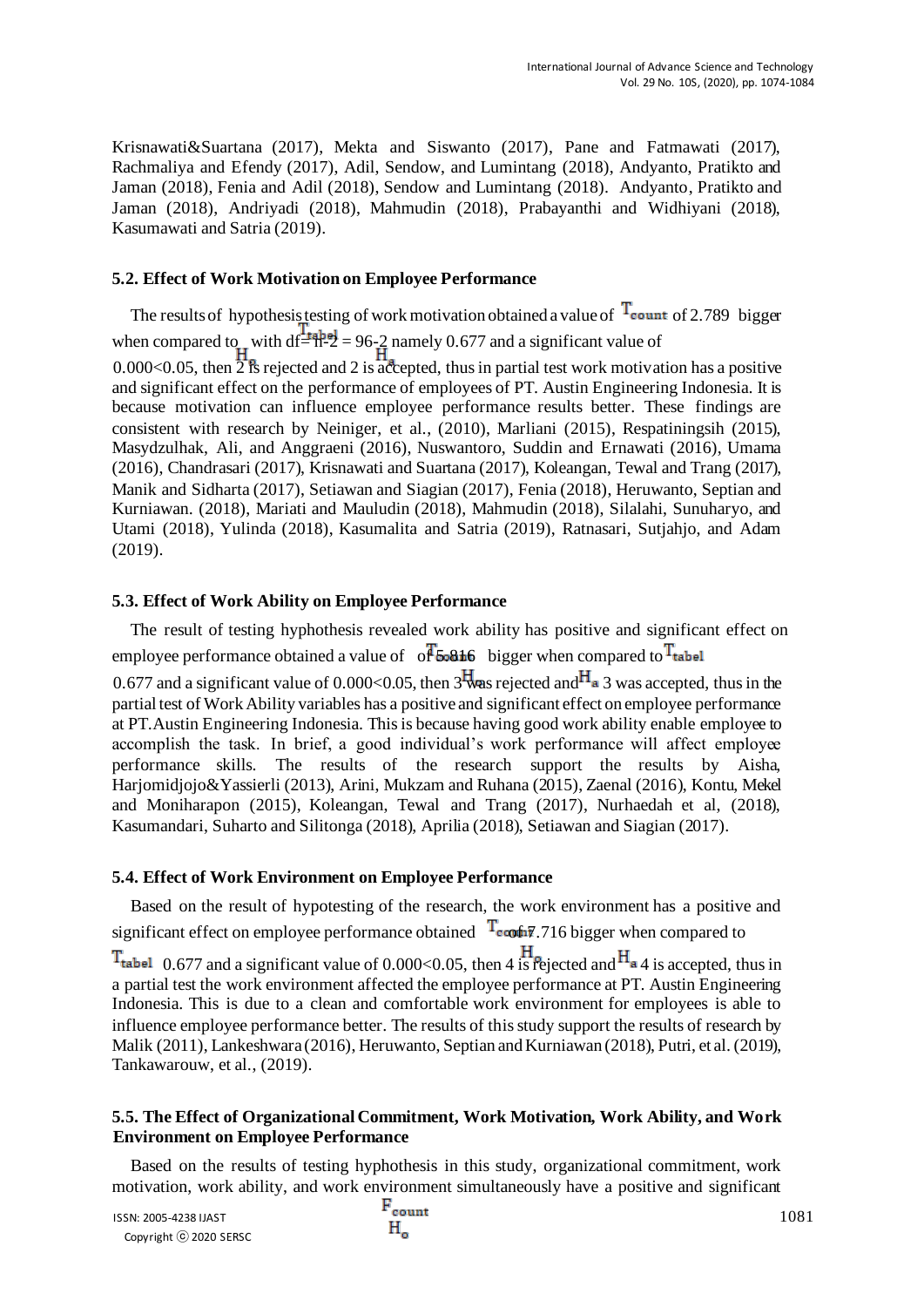effect on employee performance, the 87.420 is bigger than F-value (table) 2.47 and a significant value of 0.000<0.05, meant 5 was rejected and  $H_{a}$ 5 was accepted, thus the F test simultaneously influenced the employee performance at PT. Austin Engineering Indonesia. This is because organizational commitment, work motivation, work ability, and work environment can improve employee performance thus the company's goals, vision and mission can be achieved and in line with the organization's targets. The research findings support the research results of Sambira (2017), Pratama and Wardani (2017).

#### **6. Conclusion**

From the research findings, the conclusion was drawn as follow: Organziational Commitment had a positive effect on the employee performance at PT. Austin Engineering Indonesia, Motivation had a positive effect on the employee performance at PT. Austin Engineering Indonesia, Work Ability had a positive effect on the employee performance at PT. Austin Engineering Indonesia, Work Environment had a positive effect on the employee performance at PT. Austin Engineering Indonesia, Organizational Commitment, Motivation, Work Ability, and Work Environment simultaneously had a positive effect on the employee performance at PT. Austin Engineering Indonesia.

#### **7. Suggestion**

Based on the conclusions and results of the study, suggestions can be given as follows: it is expected that the company can continue to maintain employees who have a strong organizational commitment in order to improve performance and create loyal employees so as to maintain the performance owned by the employees thus the company's goals, vision and mission can be achieved. To improve employee performance can be done by providing motivation for employees in order to improve their work performance, be creative, and responsible in doing his work. PT. Austin Engineering Indonesia is expected able to maintain work performance possessed by its employees which is shown through their good work ability, creativity, responsible in completing their work. Therefore, training is required to improve the quality of the company. The company also should improve the atmosphere of good work environment in improving the quality of employee performance, especially in term of the placement of equipment that can disctract employees activities, one of them is air pollution. Employees' performance need to be maintained, or improved to increase productivity and satisfying results and quality.

#### **8. References**

- [1] Adil VM, Sendow GM, Lumintang G. 2018. Pengaruh Komitmen Organisasional, Disiplin kerja dan Kompensasi Non Finansial terhadap Kinerja KaryawanPada Dinas Ketenaga kerjaan dan Transmigrasi Prov. Sulawesi Utara. Jurnal Riset Ekonomi, Manajemen, Bisnis dan Akuntansi (EMBA). Vol 6, No 4. Hal. 3733 -3742.
- [2] Aisha A N., Hardjomidjojo P and Yassierli. 2013. Effects of Working Ability, Working Condition, Motivation and Incentive on Employees Multi-Dimensional Performance. International Journal of Innovation, Management and Technology. Vol.4. Issue 6. Pp. 605-609.
- [3] Andyanto, D J., Pratikto, H., & Jaman, I W. 2018. The Effect of Organizational Commitment and Organizational Culture on Employee Performance through Employee Satisfaction (Study of Gondanglegi Islamic Hospital of Malang). European Journal of Business and Management. P-ISSN: 2222-1905, e-ISSN: 2222-2839. Vol.10, No.8.
- [4] Andriyadi A. 2018. Peran Intensi Turnover dan Komitmen terhadap Kinerja Karyawan Group Indonesia. Tesis. Bogor: Institut Pertanian Bogor. Program Pascasarjana.
- [5] Aprilia LR. 2018. Pengaruh Kemampuan dan Motivasi Kerja terhadap Kinerja Karyawan di Hotel Isola Resort & Meeting Services. Tourism and Hospitality Essentials (THE) Journal. Vol 8, No 1. Hal. 15 -24.
- [6] Arini KR, Mukzam MD, Ruhana I. 2015. Pengaruh Kemampuan Kerja dan Motivasi Kerja Terhadap Kinerja Karyawan (Studi Pada Karyawan PT. Perkebunan Nusantara X Pabrik Gula Djombang Baru). Jurnal Administrasi Bisnis. Vol 22. No. 1. Hal. 1-9.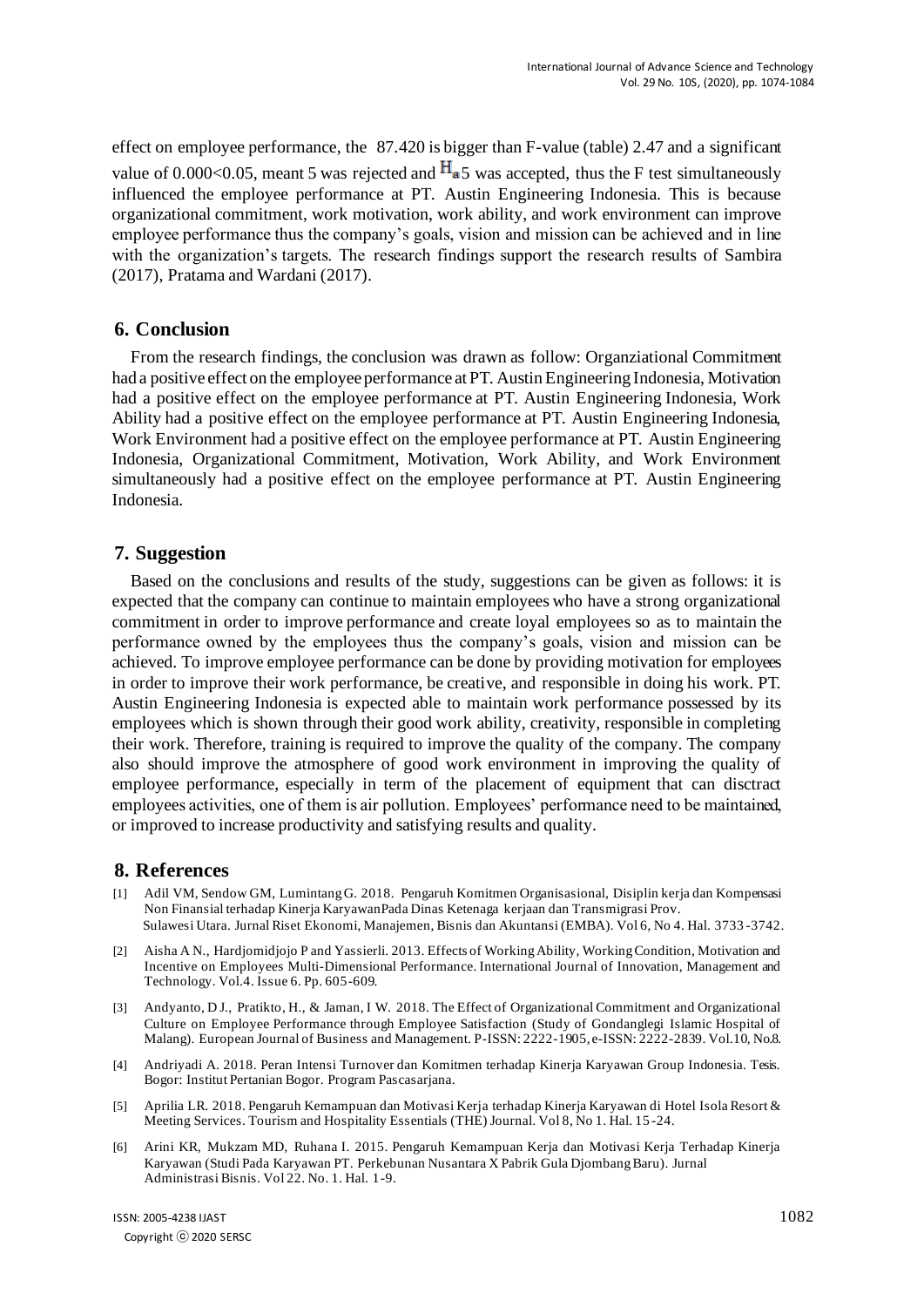- [7] Busro M. 2018. Teori-Teori Sumber Daya Manusia. Jakarta: Prenadamedia Group.
- [8] Chandrasari F. 2017. Pengaruh Iklim Organisasi, Motivasi dan Kedisiplinan yang Diperkuat oleh Skills terhadap Kinerja Karyawan LPPKS Indonesia. Jurnal Bisnis Teori dan Implementasi. Vol 8, No 2. Hal. 145-160.
- [9] Dadie CIB, Nugraheni R. 2016. Analisis Pengaruh Komitmen Organisasi dan Kepemimpinan terhadap Kinerja Karyawan dengan Kepuasan Kerja sebagai Variabel Intervening (Studi Pada PT. Madu Baru Bantul Yogyakarta). Jurnal Studi Manajemen dan Organisasi. Vol 13, No 1. Hal. 1-13.
- [10] Fenia, Selvi Zola. 2018. Pengaruh Motivasi Kerja, Pelatihan Dosen Dan Komitmen Organisasi Terhadap Kinerja Dosen Pada Sekolah Tinggi X Di Sumatera Barat. Jurnal Benefita. Vol.3. No.1. Hal. 1 -13.
- [11] Hasibuan M. 2018. Manajemen Sumber Daya Manusia. Edisi Revisi. Jakarta: PT. Bumi Aksara.
- [12] Heruwanto J, Septian D, Kurniawan EN. 2018. Pengaruh Motivasi dan Lingkungan Kerja terhadap Kinerja Karyawan. Jurnal Manajemen Kewirausahaan.Vol 15, No 2. Hal. 171 -182.
- [13] Kasumandari G T., Suharto, Silitongga P E S. 2018. The Effect Of Communication And The Ability Of Employee Performance Through Motivation In PT.CGGS Indonesia. International Journal of Business and Applied Social Science (IJBASS). Vol.4. Issue 6. Pp.19-33.
- [14] Koleangan JC, Tewal B, Trang I. 2017. Pengaruh Motivasi Kerja, Gaya Kepemimpinan dan Kemampuan Individu di Rektorat Universitas Sam Ratulangi Manado (Studi Pada Biro Akademik dan Kemahasiswaan). Jurnal Riset Ekonomi, Manajemen, Bisnis dan Akuntansi.Vol5. No.3. Hal. 4355 -4364.
- [15] Kontu O, Mekel P, Moniharapon S. 2015. Pengaruh Pendidikan, Kemampuan Kerja dan Kompensasi terhadap Kinerja Pegawai Pada Kantor Dinas Sosial Kota Manado. Jurnal Riset Ekonomi, Manajemen, Bisnis dan Akuntansi. Vol 3, No 1. Hal. 748-759.
- [16] Krisnawati N, Suartana I. 2017. Pengaruh Kompetensi Karyawan, Motivasi Kerja, Komitmen Organisasi, Kemampuan Teknik Personal terhadap Kinerja Sistem Informasi Akuntansi. Jurnal Akuntansi Universitas Udayana. Vol 21, No 3. Hal. 2539-2566.
- [17] Kusumalita GN, Satria IBH. 2019. Pengaruh Motivasi Kerja, Komitmen Organisasional dan Kepemimpinan Transformasional terhadap kinerja Pegawai kontrak. Jurnal Manajemen. Vol 8, No 7. Hal. 4704 -4730.
- [18] Lankeshwara P. 2016. A Study on The Impact of Workplace Environment on Employee's Performanc e: With Reference To The Brandix Intimate Apparel Awissawella. International Journal of Multidiciplininary Studies (IJMS). Vol.13. Issue 1. Pp. 47-57.
- [19] Mahmuddin Y. 2018. Pengaruh Pengalaman, Komitmen, Motivasi Kerja terhadap Kinerja Pegawai pada Dinas Pendidikan Kota Padang. Jurnal Ekonomi, Bisnis dan Teknologi. Vol 7, No 2. Hal. 82 -92.
- [20] Malik M I. 2011. A Study of Work Environment and Employees Performance In Pakistan. African Journal of Business Management. Vol.5. Issue 34. Pp.27-32.
- [21] Mangkunegara AP. 2017. Manajemen Sumber Daya Manusia Perusahaan. Bandung: PT. Remaja Rosdakarya.
- [22] Manik, E&Sidharta, I. 2017. The Impact of Motivation, Ability, Role Perception on Employee Performance and Situational Factor as Moderating Variable of Public Agency in Bandung, Indonesia. International Journal of Management Science and Business Administration. Vol.3. Issue 4. Pp.65 -73.
- [23] Mariati & Mauludin H. 2018. The Influence of Organizational Culture And Work Motivation on Employee Performance, Job Satisfaction As Intervening Variable (Study On Secretariat Staff Of Pasuruan Regency). IOSR Journal of Business and Management (IOSR-JBM). E-ISSN: 2278-487X. p-ISSN: 2319-7668. Vol. 20, Issue 8. Pp.30-39.
- [24] Marliani S. 2016. Motivasi Kerja dan Kepuasan Kerja terhadap Kinerja Karyawan. (Studi pada karyawan PT. Bank Negara Indonesia Persero Tbk). Jurnal Buana Akuntansi. Vol 1, No 1. Hal.47 -75.
- [25] Masran dan Mua'h. 2017. Manajemen Sumber Daya Manusia Profesional. Sidoarjo: Zifatama Publisher.
- [26] Masydzulhak, Ali H., and Anggraeni, L D. (2016). The Inflluence of Work Motivation and Job Satisfaction on Employee Performance and Organizational Commitment Satisfaction as an Intervening Variable in PT. Asian Izusu Casting Center. Quest Journals. Journal of Reseacrh in Business and Management. Vol. 4, Issue 10. Pp.0110.
- [27] Mekta H, Siswanto. 2017. Pengaruh Kepuasan Kerja dan Komitmen Organisasi terhadap kinerja Karyawan PT. Indra Kelana Yogyakarta. Jurnal Profita Kajian Ilmu Akuntansi. Vol 5, No 2. Hal. 1 -8.
- [28] Neininger, Alexandra., Lehmann, Nale., & Willenbrock. 2010. Effects of Team And Organizational Commitment-A Longitudinal Study. Journal of Vocational Behavior. Vol.76. Issue 1. Pp.567 -579.
- [29] Nurhaedah, Mardjuni, Saleh. 2018. Pengaruh Kemampuan Kerja dan Motivasi Kerja Terhadap Kinerja PT. Semen Tonasa Kabupaten Pangkep. Jurnal Ilmu Administrasi. Vol 7, No.1. Hal. 11 -21.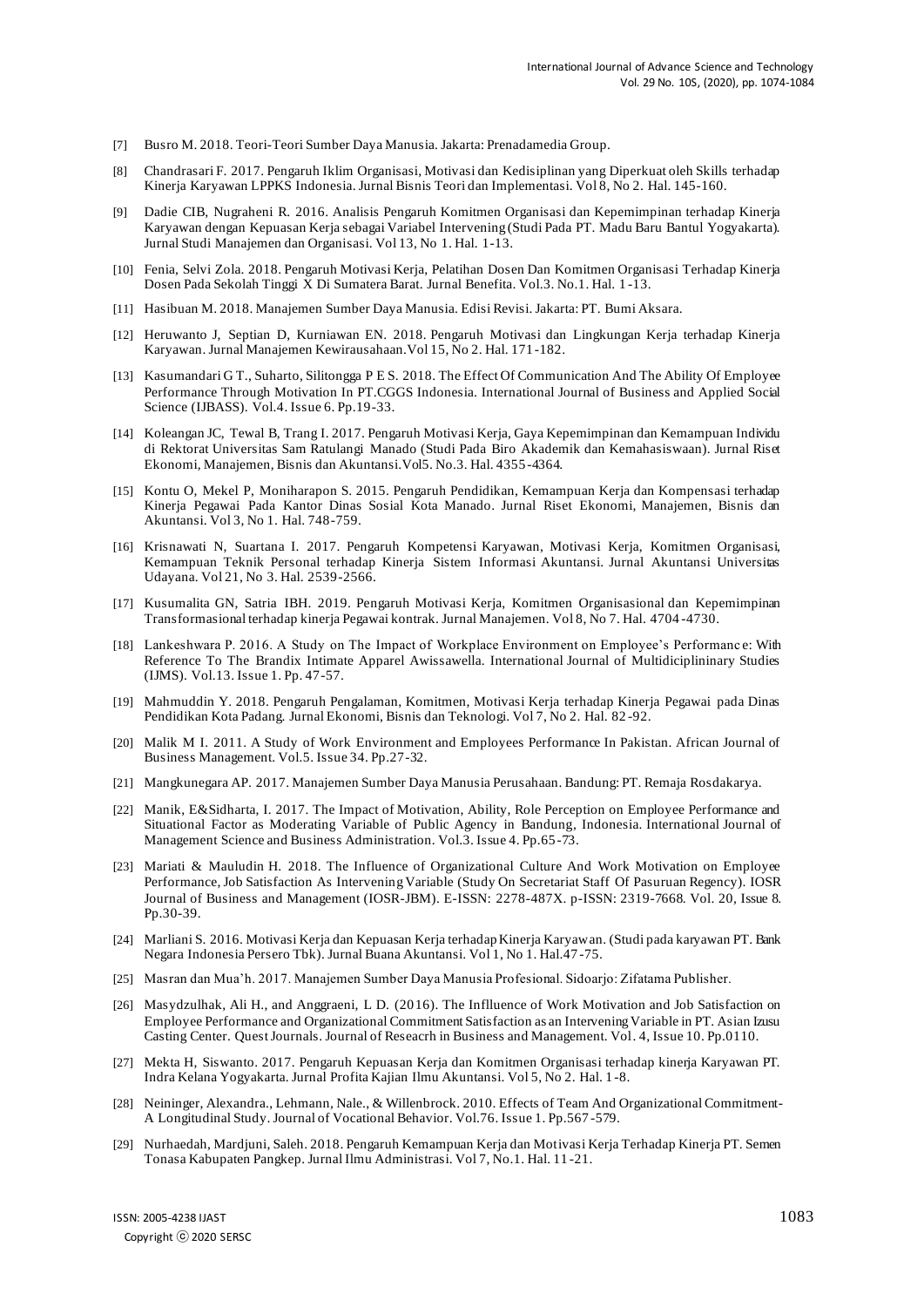- [30] Nuswantoro AB, Suddin A, Ernawati. 2016. Pengaruh Motivasi dan Budaya Organisasi Terhadap Kinerja Karyawan Dengan Kompensasi sebagai Variabel Moderasi. Jurnal Manajemen Sumber Daya Manusia. Vol 10, No 1. Hal.67-75.
- [31] Pane SG, Fatmawati. (2017). Pengaruh Komitmen Organisasi terhadap Kinerja Pegawai Pada Badan Pertanahan Nasional Kota Medan. Jurnal Riset Manajemen dan Bisnis. Vol 2, No 3. Hal.67 -79.
- [32] Prabayanthi PA, Widhiyani. 2018. Pengaruh Profesionalisme, Budaya Organisasi dan Komitmen Organisasi Terhadap Kinerja Auditor. Jurnal Akuntansi Universitas Udayana. Vol 22, No 2. Hal.1059 -1084.
- [33] Pratama AA, Wardani. 2017. Pengaruh Kemampuan Kerja dan Semangat Kerja Terhadap Kinerja Karyawan melalui Kepuasan Kerja (Studi Kasus Bank Syariah Mandiri Kantor Cabang Kendal). Jurnal Ekonomi dan Perbankan Syariah. Vol 8, No 2. Hal. 119-129.
- [34] Prawirosentono S dan Primasari D. 2015. Manajemen Sumber Daya Manusia (Kinerja dan Motivasi Karyawan). Yogyakarta: BPFE.
- [35] Putri E M., et al. 2019. The Effect of Work Environment On Employee Performance Through Work Discipline. International Journal Of Research-Granthaalayah. Vol.7. Issue 4. Pp.132-140.
- [36] Rachmaliya, N S & Efendy H. 2017. Analysis of Employee Performance, Organization Culture, Work Satisfaction and Organization Commitment. Human Resouce Research. ISSN 2329 -9150. Vol.1, No.1. pp. 41-57.
- [37] Ratnasari, S L., Sutjahjo, G., and Adam. 2019. Employees' Performance: Organizational Culture and Leadership Style Through Job Satisfaction. Humanities & Social Sciences Reviews. Vol.7. Issue5. Pp.597 -608.
- [38] Ratnasari, S L., Sutjahjo, G., and Adam. 2019. The Contribution of Comp etence, Motivation, And Creativity Towards Teacher's Performance Through Work Satisfaction. International Journal of Engineering and Advanced Technology. Vol.8. Issue5C. Pp.145-149.
- [39] Respatiningsih I, Sudirjo F. 2015. Pengaruh Komitmen Organisasi, Motivasi, Kapabilitas dan Kepuasan Kerja terhadap Kinerja Pegawai. Jurnal Ilmiah Universitas 17 Agustus 1945 (UNTAG). Semarang. Vol 4, No 3. Hal.56 - 68.
- [40] Sambira M. 2017. Pengaruh Disiplin Kerja, Motivasi Kerja dan Lingkungan Kerja terhadap Kinerja Pegawai Pada Kantor Penghubung Buton (Tesis). Kendari: Universitas Halu Oleo Program Pascasarjana.
- [41] Sapitri R. 2016. Pengaruh Komitmen Organisasi terhadap Kinerja Karyawan Perusahaan Listrik Negara Area Pekanbaru. Jurnal Online Mahasiswa (JOM) Fisip. Vol 3, No 2. Hal. 1-9.
- [42] Setiawan AH, Siagian H. 2017. Pengaruh Kemampuan dan Motivasi Kerja terhadap Kinerja Karyawan Pada CV. Sinar Agung. Jurnal Agora Mahasiswa Manajemen Bisnis. Vol 5, No 3. Hal. 1 -9.
- [43] Siagian, Sondang P. 2016. Manajemen Sumber Daya Manusia. Jakarta: Bumi Aksara.
- [44] Silalahi JH, Sunuharyo BS, Utami HN. 2018. Pengaruh Motivasi Kerja dan Kemampuan Kerja terhadap Kinerja Karyawan (Studi Pada Karyawan PT. RHB Securities, Indonesia). Jurnal Administrasi Bisnis. Vol. 61 No 4. Hal. 125-132.
- [45] Sugiyono. 2017. Metode Penelitian Kuantitatif, Kualitatif, dan R&D. Bandung: CV. Alfabeta.
- [46] Sunyoto S, Sodik MA. 2015. Dasar Metodologi Penelitian. Cetakan ke-1. Yogyakarta: Literasi Media Publishing.
- [47] Solong A. 2017. Pengembangan Jati Diri dan Motivasi Kerja Aparatur Melalui Komitmen dan Budaya Organisasi. Ed ke-1. Yogyakarta: Deepublish (Group CV. Budi Utama).
- [48] Sutanto EM. 2015. Pengaruh Komitmen Organisasional Terhadap Kinerja Karyawan berdasarkan Karakteristik Individual. Jurnal Bisnis dan Manajemen. Vol 9, No 1. Hal. 56-70.
- [49] Tangkawarouw KC, Lengkong VPK, Lumintang GG. 2019. Pengaruh Lingkungan Kerja dan Kemampuan Kerja terhadap Kinerja Karyawan PT. Surya Wenang Indah. Jurnal Riset Ekonomi, Manajemen, Bisnis dan Akuntansi. Vol 7 No 1: 371-380.
- [50] Tegar N. 2019. Manajemen SDM dan Karyawan (Strategi Pengelolaan Sumber Daya Manusia dan Karyawan Dengan Pendekatan Teoretis dan Praktis). Yogyakarta: Quadrant.
- [51] Umama AH. 2016. Pengaruh Motivasi Kerja dan Kemampuan Kerja terhadap Kinerja karyawan (Studi Pada Perusahaan Nety Collection di Malang). Jurnal Sains Manajemen. Vol 2, No 2. Hal. 27-39.
- [52] Umar H. 2019. Metode Riset Manajemen Perusuhaan. Jakarta: PT. Gramedia Pustaka Utama.
- [53] Widiana. 2015. Variabel dan Indikator Yang Mempengaruhi Komitmen dan Kinerja Organisasi Pemerintahan. Surabaya: Ubhara Manajemen Press.
- [54] Wijaya C. 2017. Perilaku Organisasi. Medan: Lembaga Peduli Pengembangan Pendidikan Indonesia.